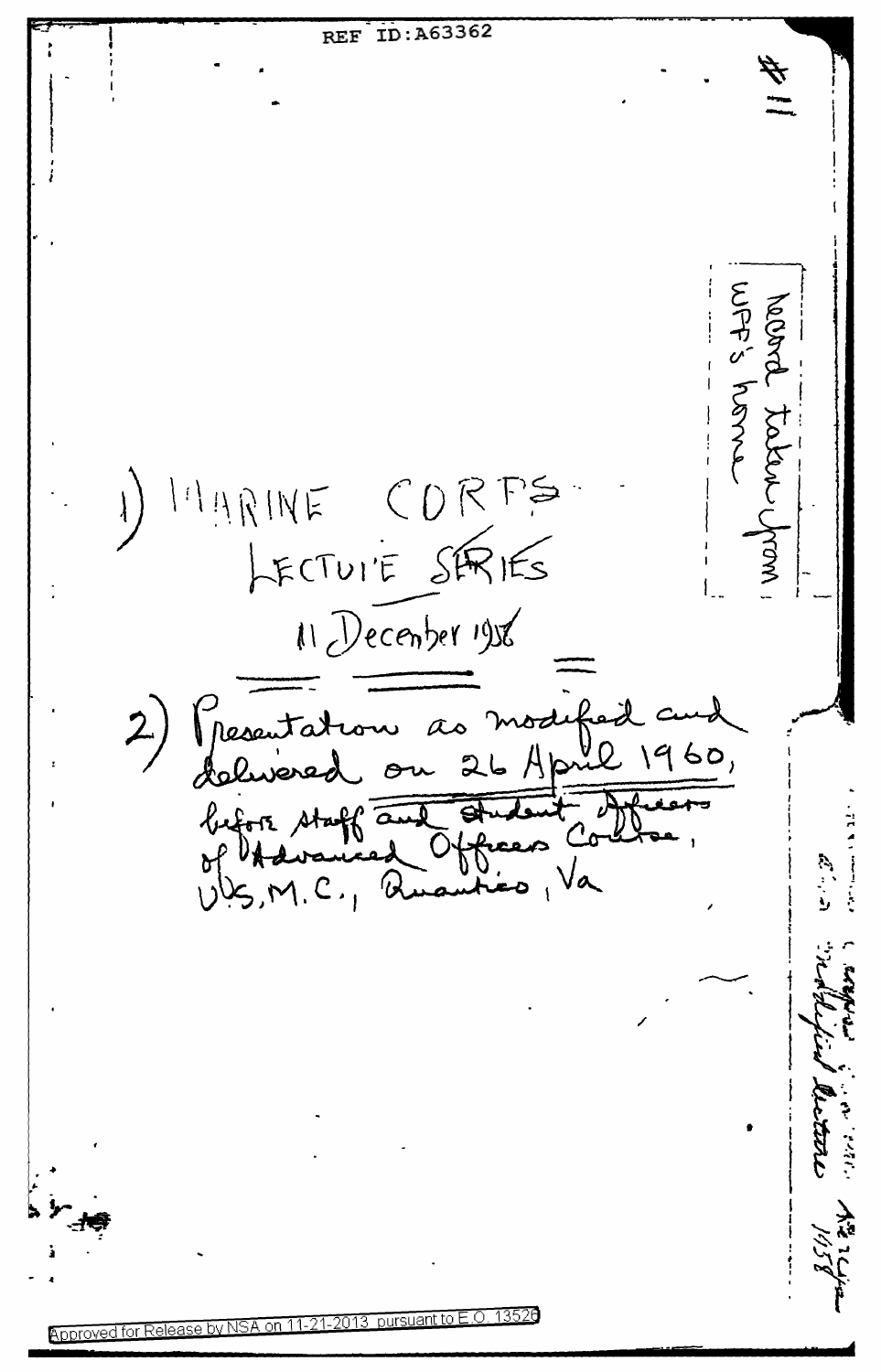In inviting me to address the staff and students of the Senior School of the Marine Corps on the subject of "Communications Intelligence and Communication Security" I assume that General Twining's objective is to make you aware of the role that these two branches of the science of cryptology have played in the past and can in the future again play as a vital military yeapon. Soon after the close of World War II, the commandants of our various service schools began to ask the cryptologic agencies of the Armed Forces for lecturers to tell their student officers something about our cryptologic activities during the war. There was at first serious question as to the advisability of lifting the security veil sufficiently to permit discussion of the subject, but in time an affirmative decision was made. The official views of the Naval War College on the matter were stated in a letter dated 5 February 1946, from the then President of the College, Admiral R. A. Spruance, to the Chief of Naval Communications, Admiral E. E. Stone. In commenting upon the fine presentation made by a certain speaker, Admiral Spruance said: "His treatment of the subject matter emphasized the value of communication intelligence to naval commanders, the vital importance of maintaining the security of our own communication intelligence activities, and the necessity for observing the principles of communication security in defense against enemy communication intelligence. I consider that the value to be derived from the indoctrination of senior officers of the Navy

from a partial revelation of our activities in the past war, particularly in view of the disclosures which have been made in the press.

in these principles far outweighs any possible loss of security resulting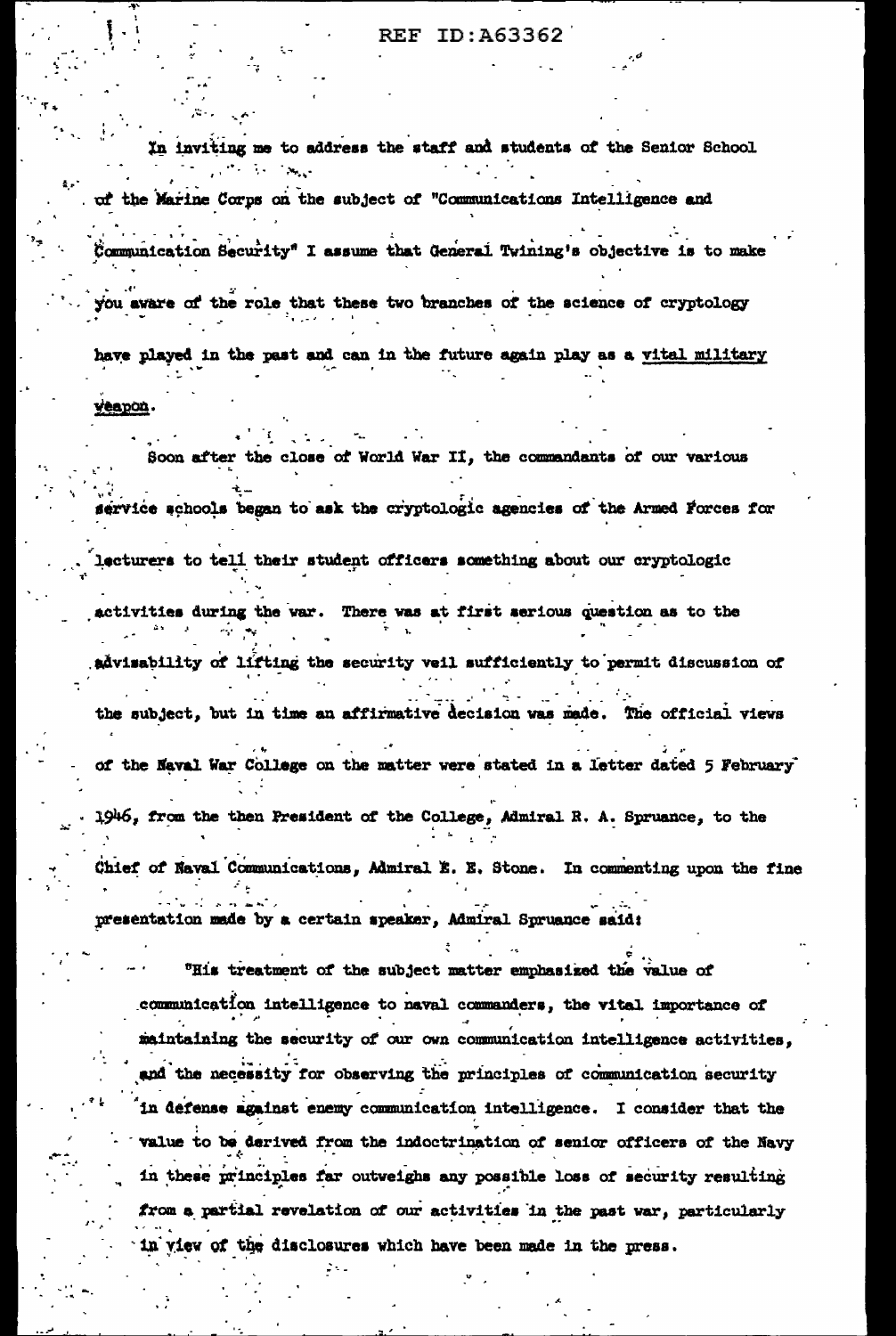The appears axiomatic that the full benefit of communication intelligence can be obtained only when all senior officers realize its potentimlities for winning and losing battles and wars, and when their actions are tempored by complete knowledge of the elements of communication intelligence, rather than by incomplete and inaccurate information obtained through the channels of gossip."

- My talk being divided into three period, I will give you first some of the historical background of cryptology. Next will come a presentation of the manner and the apparatus whereby Communication Security, or for short, COMSEC, is established and maintained; and finally vill come a presentation of the basic principles, procedures, machinery, and organization whereby Communications Intelligence, or, for short, COMINT or SIGINT, in British terminology, is obtained, how it may be properly used and safeguarded, and its unrivalled utility as an intelligence weapon in the conduct of modern warfare.

First, then, "for historical background.

÷.

I opened my remarks by referring to the science of cryptology as a vital military waapon, but it has not always been regarded as a weapon, let alone a vital weapon. I am here reminded at this point of a story that I came across in an oid book on cryptology, a story which is probably apocryphal but which I give for what it may be worth.

-2-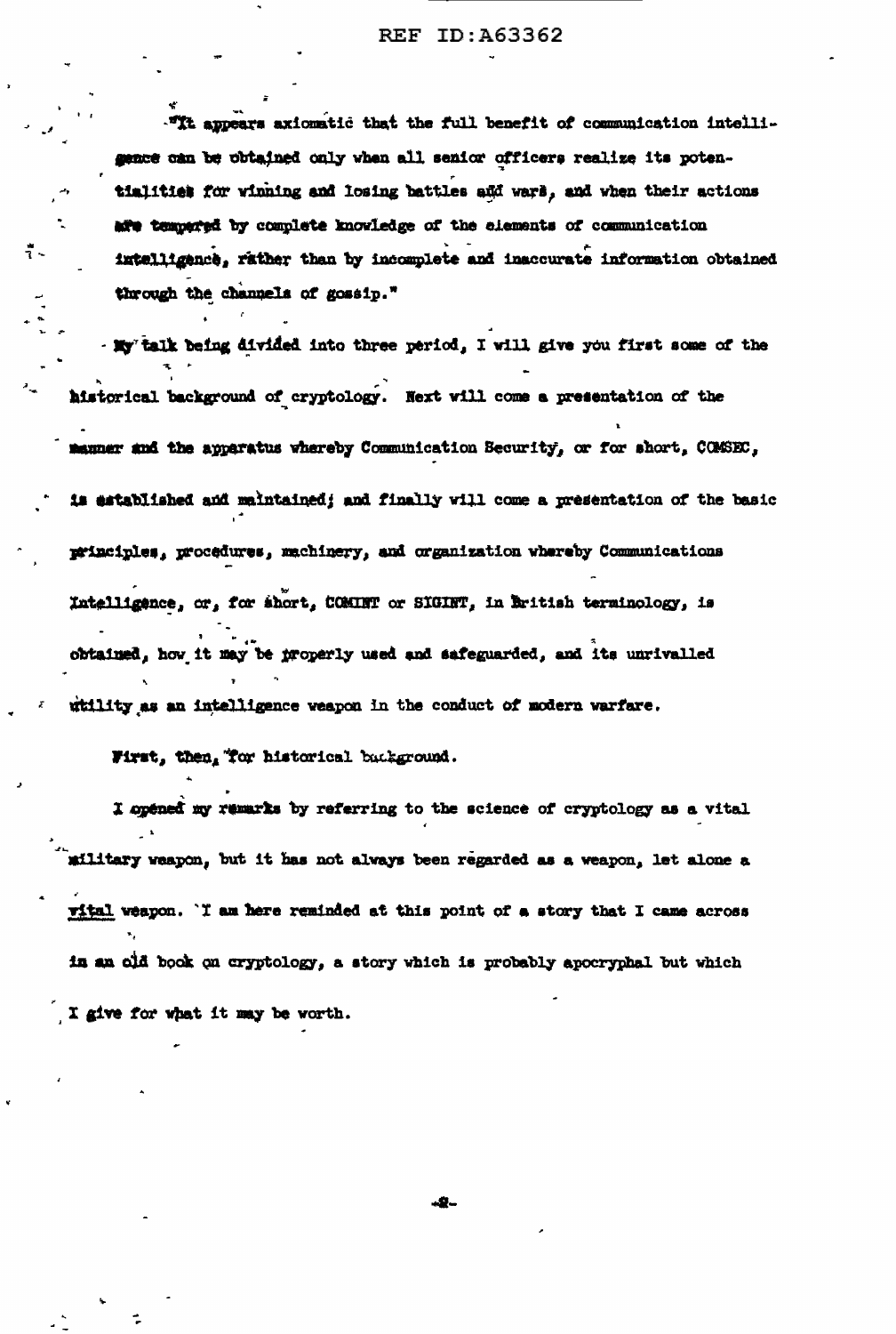lived It seems that about two thousand years ago there mus a Persian queen named where the main seminaria, and who took an interest in cryptology... Whether it for reasons was because of that interest or/other unnatural admonsmituses, such as curiosity about what people call secrets, the record doesn't say, but anyhow it was reported that she met an untimely death. Presumably she went to Heaven, she that or perhaps to the other place, but hawing left instructions membershemingsonicion: were to be placed in a golden sarcophagus within xmf her earthly remains, thughchunkterfunctur an imposing mausoleum importancement which, memoraphragements memorable de the outside of thexamomodesus; on its front wall, to be saying: there was/carved a message, minimixumidix Stay, weary traveller! If thou art footsore, hungry, or in need of money-Unlook the riddle of the cipher graven below-And you will be led to riches beyond all dreams of avarice! and Below this curious message was a cryptogram EdmonomyxXxmmxMxshmmxyon what the koshad middax for several hundred years the possibility of sudden wealth to many served as a lure hammkingthe experts who tried their hands at deciphering the message, They were ald without success, until one day, along came a long-haired, be-whiskered, and bespectacled savant who, after working at the project for a considerable length of time, solved the cipher. It gave him detailed instructions for finding a secret entry into the tomb. When he got inside he found an instruction to open the sarcophagus, but he had to solve another message in order to do so. Possibly it involved finding the correct combination to a 5-tumbler lock! Well, he solved that one too, after a lot of work, and this enabled him to open the sarcophagus, in which he found a box. In the box was a message in plain

 $-3-$ 

÷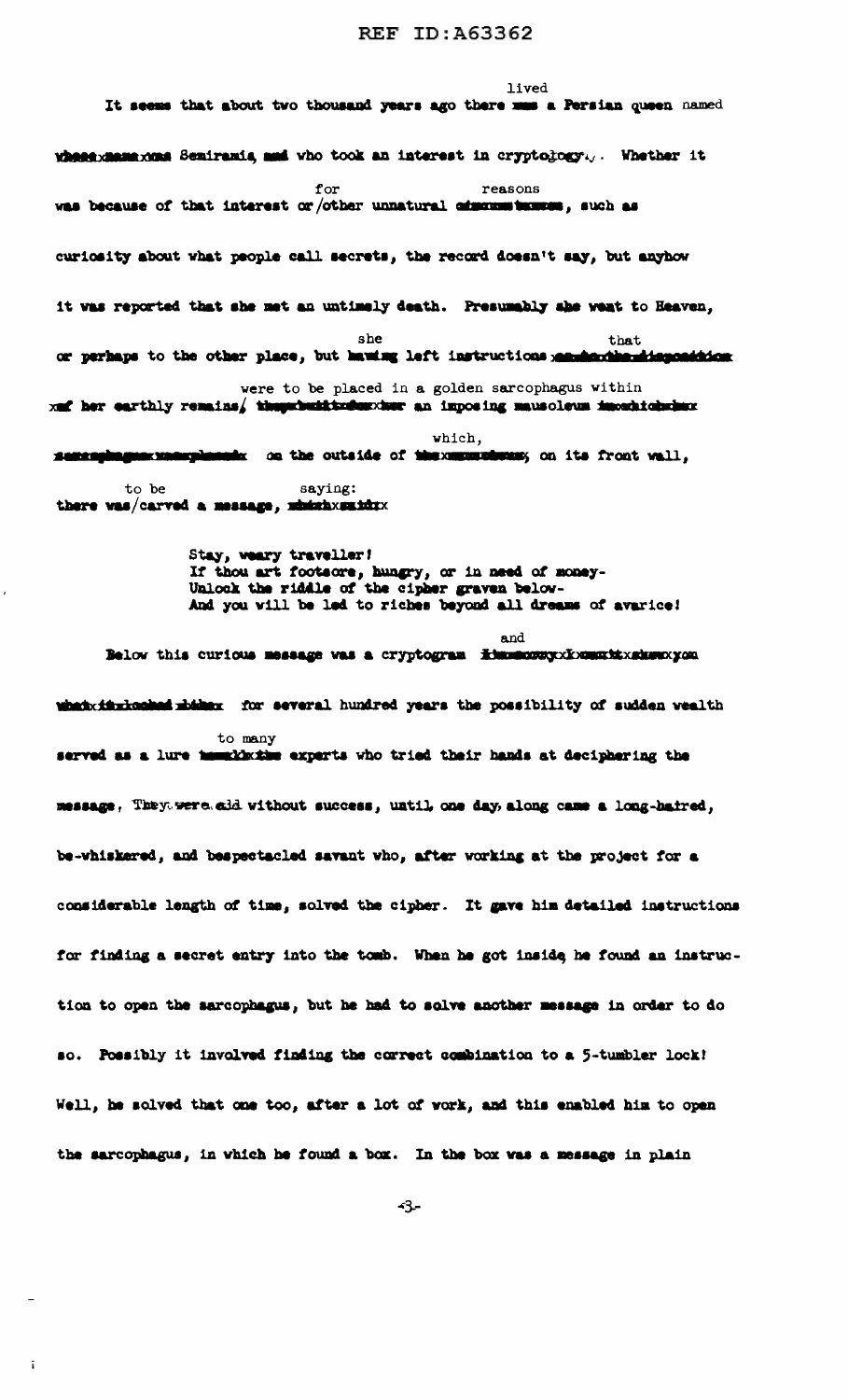language, and this is what is said:

 $\overline{1}$ 

Ť

للمرد

O, thou vile and insatiable monster! To disturb these poor bones! If thou had'st learned something more useful than the art of deciphering, Thou would'st not be footsore, hungry, or in need of money!

Many times in the course of the past forty years I've had occasion to wish that I knew the old gal's address so that I could write her, as a first indorsement to her basic communication, the single word "Concur."

This being a TOP SECRET lecture it will appear a bit incongruous that I should begin by reading from a source which you'll all recognize--TIME magazine. I'll read from the 17 December 1945 issue and I will preface the reading by reminding you that by that date the war was all over--or at least V-E and V-J days had been celebrated some months before. You'll remember the loud clamor on the part of certain vociferous members of Congress who had for years been insisting upon learning and disclosing to the paople of the United States the reasons why we had been caught by surprise in such a disastrous defeat as the Jayanese had inflicted upon us at Pearl. This classor had to be met; the matter could not longer the hushed up, they contended, by the need for military secrecy. There had been and still were investigations--a half dozen or more of them--and now there was to be a grand finale Joint Congressional Investigation into the Attack on Pearl Harbor. It was this investigation which not only itself brought into the open every detail and exhibit uncovered by

-4-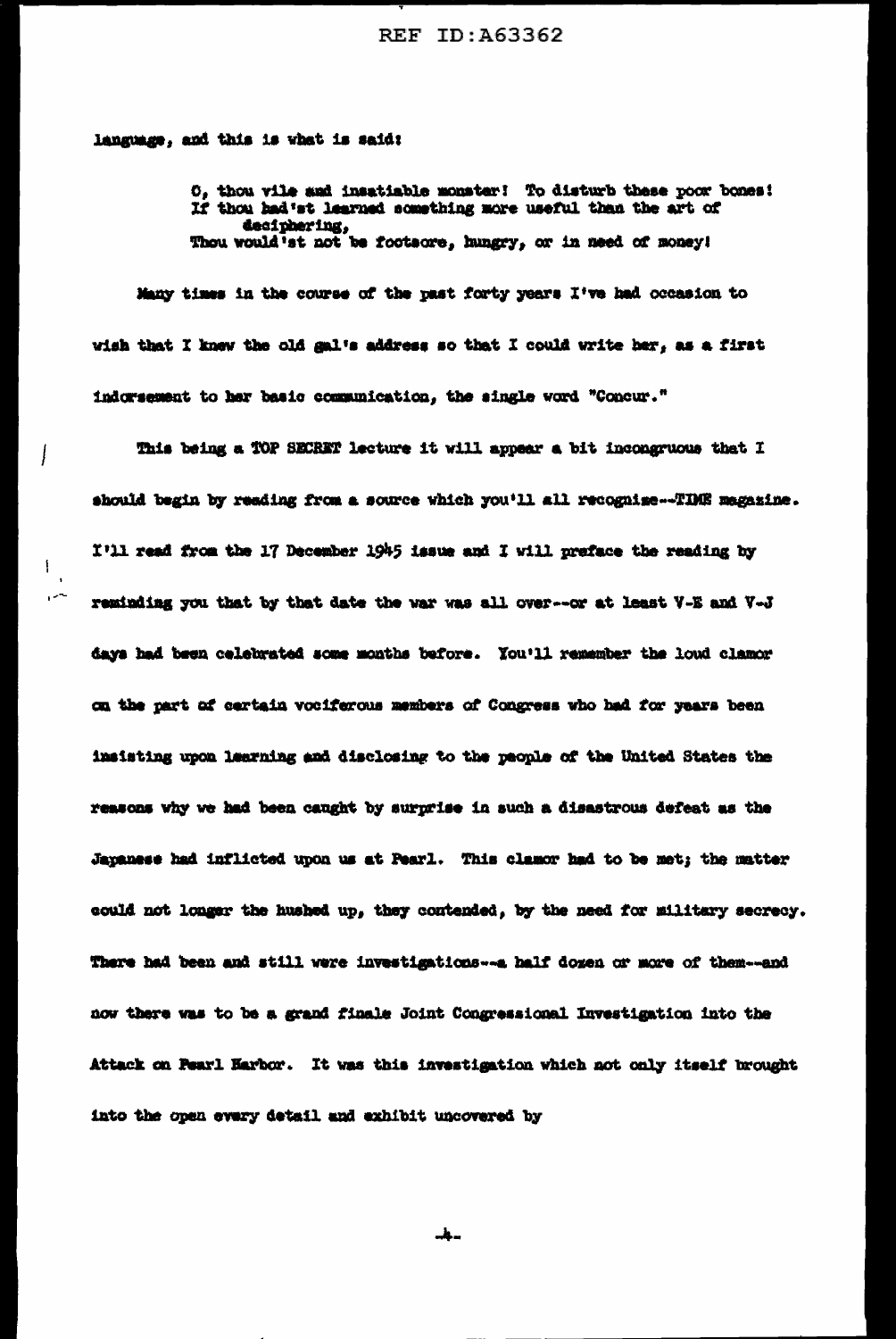swamaniairing its own langthy investigation and hearings but, it also disclosed to America and to the whole world everything that had been said and shown at all the previous Army and Navy investigations--about a half dozen of them.

There came a day in the Congressional Hearings when Commentates agents the of the 5-star General George C. Marshall, Manushakky Chief of Staff / U.S. Army at the time of the Pearl Harbor Attack, was called to the witness stand. He testified for several long, long days. Toward the end of the ordeal he was questioned about a letter it had been rumored he'd written to Governor Dewey in the Autumn of 1944, during the Presidential Long and<br>Campaign. General Marshall balked. He plesded/most earnestly with the Committee not to force him to disclose the letter or its contents, but to no avail. He majority of the had to bow to the will of the/Committee. I now read:

'U.S. citizens discovered last week that perhaps their most potent secret weapon of World War II was not radar, not the WT fuse, not the atom bomb, but a harmless little machine which cryptographers painstakingly constructed in a hidden room in Fort Washington. With this machine, built after years of trial and error, of inference and deduction, cryptographers have duplicated the decoding devices used in Tokyo. Testimony before the Pearl Harbor Committee had already shown that the machine known as 'Magic' was in use long before December 7, 1941, had given ample warning of the Japs' sneak attack if only U.S. brass hats had been smart enough to realize it (TIME - Dec. 19). Now General Marshall continued the story of "Magic's" magic. It had:

> $-5-$ للماس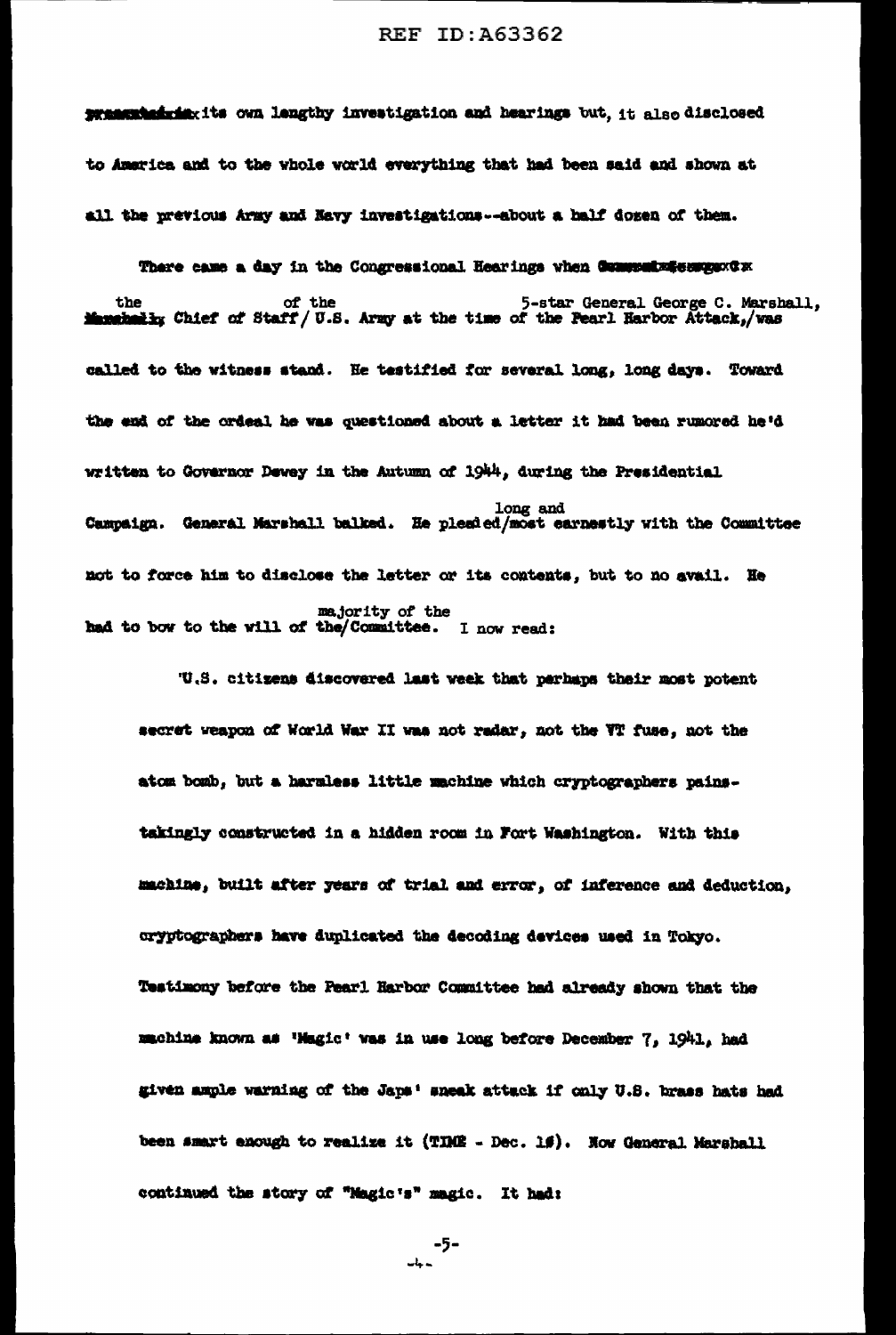"Enabled a relatively small U.S. force to intercept a Jap invasion fleet, win a decisive victory in the Battle of the Coral Sea, thus saving Australia and New Zealand.

"Given the U.S. full advance information on the size of the Jap forces advancing on Midway, enabled the Navy to concentrate ships which otherwise might have been 3, \$\$\$ miles away, thus set up an ambush which proved to be the turning-point victory of the Pacific war.

"Directed U.S. submarines unerringly to the sea lanes where Japanese convoys would be passing.

"By decoding messages from Japan's Ambassador Oshima in Berlin, often reporting interviews with Hitler, given our forces invaluable information on German war plans."

And then TDG goes on to give more details of that story. We shall return to it later in this talk.

It is hardly necessary to tell you how carefully Magic was guarded before, very during, and after the war. It is still carefully guarded. Even the fact of its existence was known to only a very few persons at the time of Pearl Harbor-that is an important element in any attempt to explain why we were caught in such a devasting surprise attack. Let me read you a bit from page 261 of the Report of the Najority in the Joint Congressional Investigation of the attackt Millionifagionándelidganomonacquamentamatiqu impantamiculationousestat x5cm.htmcpd.com/dissemiddenddendmommods.htms.commontalanetenistes.html mommongs.newsday.html

=6=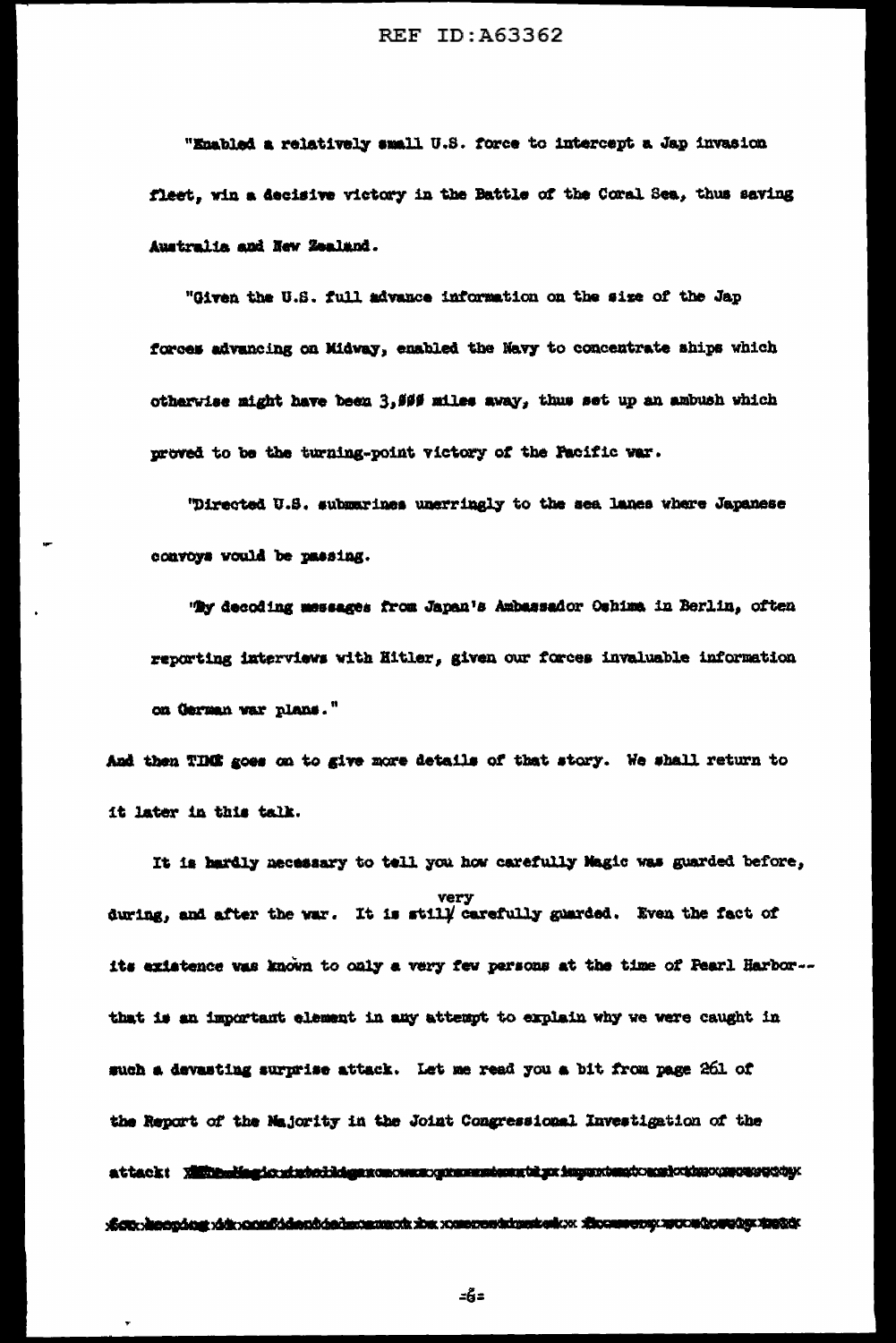"The Magic intelligence was pre-eminently important and the necessity for keeping it confidential cannot be overestimated. However, so closely held and top secret was this intelligence that it appears the fact the Japanese codes had been broken was regarded as of more importance than the information obtained from decoded traffic."

TIME says, in connection with this phase of the story of Magic during World War II:

 $\cdot$   $-$ 

 $\overline{1}$ 

"So priceless a possession was Magic that the U.S. high command lived in constant fear that the Japs would discover the secret, change their code machinery, force U.S. cryptographers to start all over again."

Now I don't want to seem to over-emphasize the importance of COMINT in the Pearl Harbor affair but I think it warranted to read you what the Majority said about it in its Report. The following comes from p. 232:

"... all witnesses familiar with MAGIC material throughout the war have testified that it contributed enormously to the defeat of the enemy, greatly shortened the war, and saved many thousands of lives." General Chamberlin, who was MacArthur's G-3 throughout the war in the Pacific, has written: "The information G-2 gave G-3 in the Pacific Theater alone saved us many thousands of lives and shortened the war by no less than two years." I hardly need say that we can't put a dollar-and-cents value of COMINT in the saving of lives; but we can make an estimate of what COMINT meant in the way of shortening the war by two years means. I made a calculation and found that \$1.66 spent for COMINT is worth \$1,999 spent for other activities and materials.

 $-7-$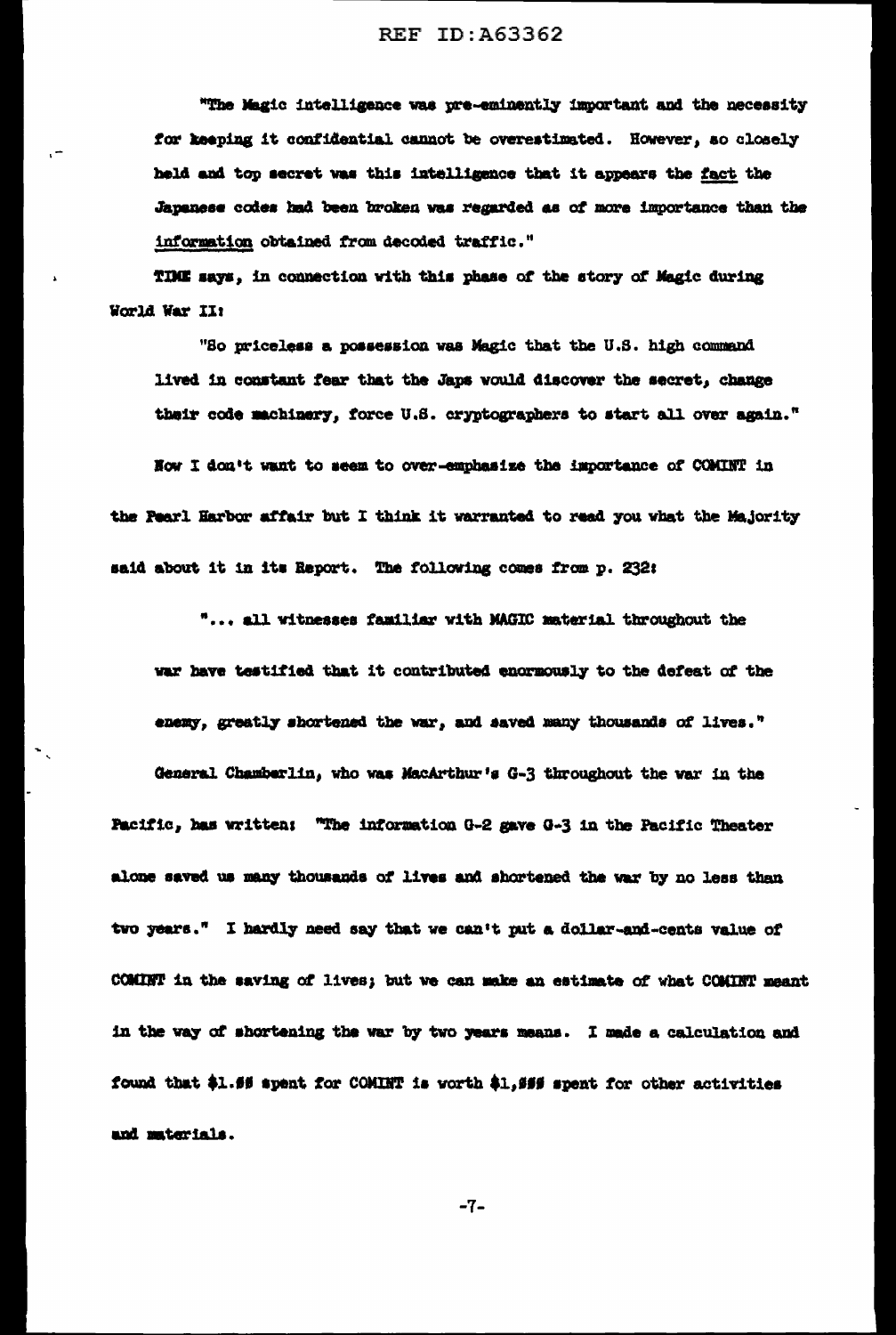In short, when our commanders had COMINT in World War II they were able to put what small forces they had at the right place, at the right time. But when they didn't have it--and this happened several times--their forces often took a beating. Later on we'll note instances of each type.

I hope I've not tried your patience by such a lengthy preface to the real substance of my talk, so let's get down to brass tacks, and since a bit of history is always useful in introducing a subject belonging to a special and not-to-well-known field, I'll begin by giving you some historical information about cryptology, which comprises two related sciences, that of cryptography, and the other of cryptanalysis. They are but opposite faces of the same coin, for progress in one inevitably leads to progress in the other.

If time parmitted we could go far back into history to see the earliest beginnings of secret communications and this might take us to the very dawn of the art of writing because there is room to wonder which came first, ordinary, intelligible writing or unintelligible, that is, secret writing. Instances of eipher are found in the Bible, for instance, and we now know that some of the ancient Egyptian hieroglyphic writing was sometimes enciphered. But we must quickly pass over the history of the early days of oryptology with the foregoing brief mention. There is, however, one item in that history which is worthy of special notice, the scytale, which is the earliest cipher device history records and which was used by the ancient Lacedamonians or Greeks. They had a wooden cylinder of specific dimensions, around which they wrapped spirally a

 $-8-$ 

 $(2)$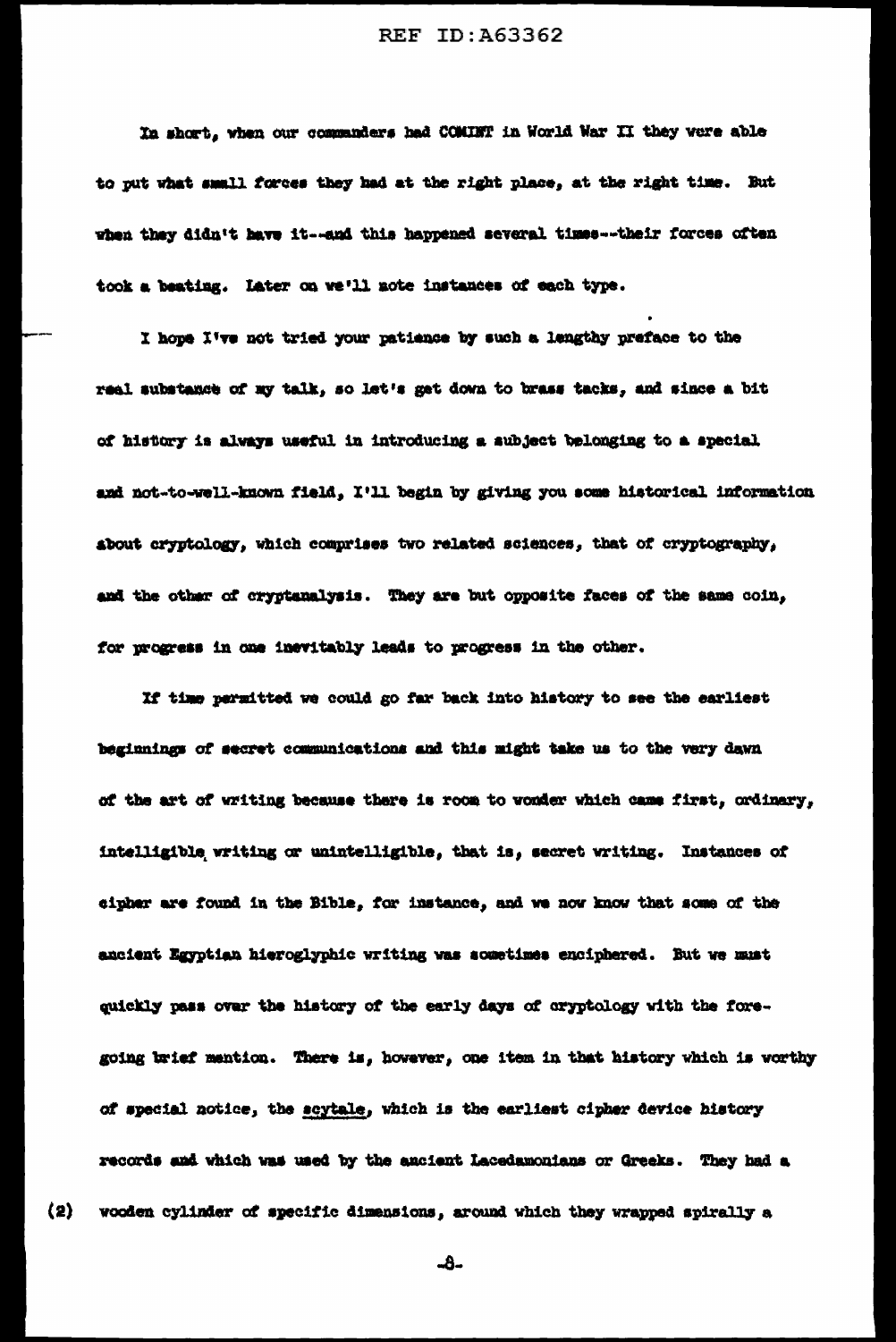piece of parchment; they then wrote the message across the edges of the parchment, unwound it, and sent it to its destination, where the recipient would wind the parchment around an identically-dimensioned bylinder, and thus bring together properly the bits of letters representing the message. This diagram, incidentally, is not correct. The writing was done along the edges of the parchment, as I said before, and not as shown in this picture. And, by the way, the baton which the European field marshal still carries as one of the insignia of his high office derives from this very instrument.

 $\pmb{\cdot}$ 

Caesar, of course, is well known in history to have used cryptography -a very simple method, obviously, because all he did was to replace each letter by the one that was fourth from it in the alphabet. Cicero was one of the inventors of what is now called shorthand. He had a slave by the name of Tiro who wrote for Cieero his records and so on, in shorthand or Tironean notes, as they are called.

The beginnings of modern cryptology can be traced back to the days of the early years of the 15th Century, when the science was extensively employed by (4.16) the princes and chanceries in the Papal states, about 1466. I show next an alphabet of that period which is interesting merely because it shows that in those early days they already had a recognition of the basic weakness of what we call

-9-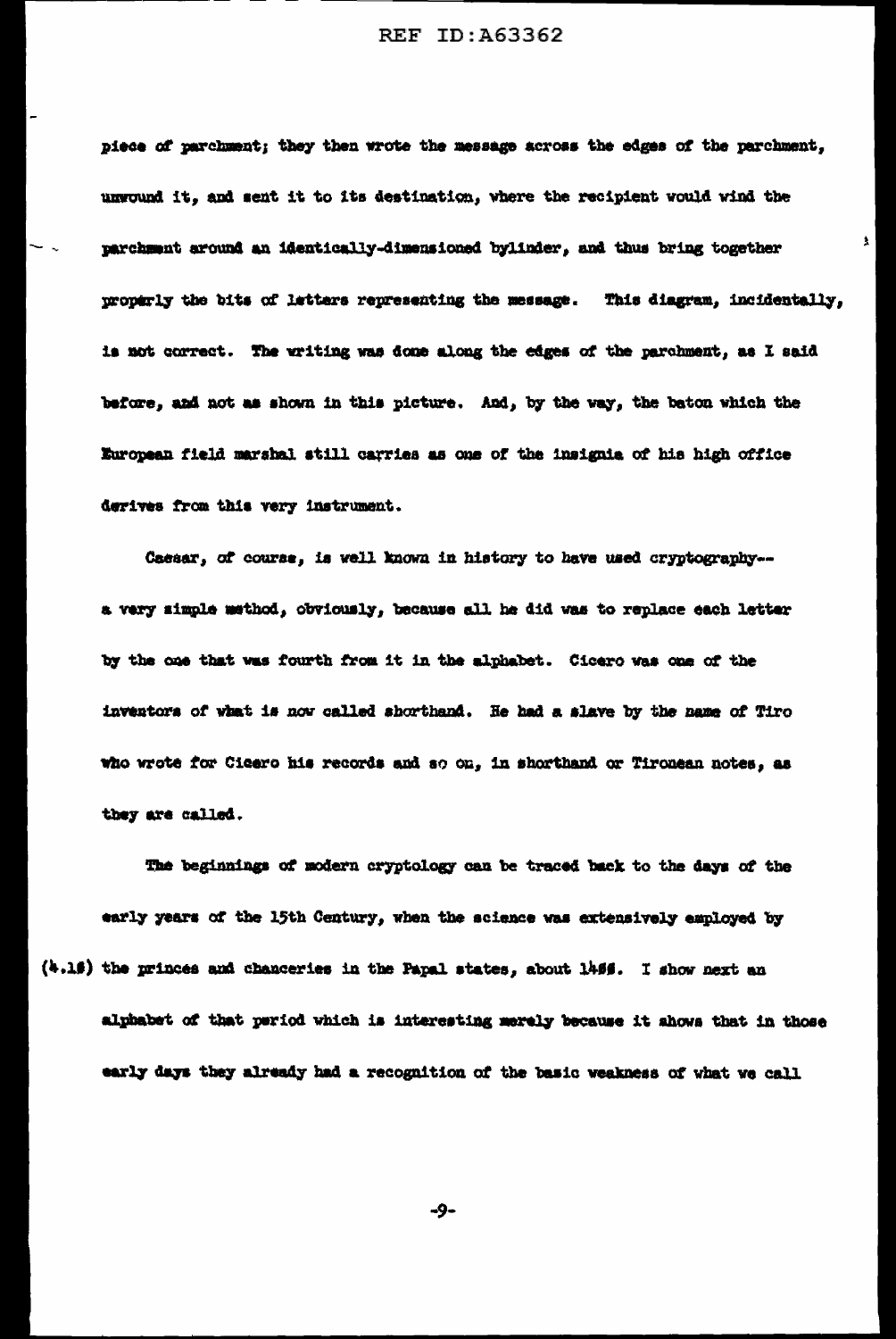single or monoalphabetic substitution. Solution of this type of cipher, as you all know, is accomplished by using data based upon frequencies. I don't have to go into that because all of you, at some time or other, have read "The Gold Bug", and understand that sort of analysis. But this slide shows that the ently Italian cryptographers introduced a method of disturbing the normal frequencies, by having the high-frequency letters represented by more than a single character. I will add that the earliest tract that the world possesses on the subject of eryptography, or for that matter, cryptanalysis, is that which was written in 1474 by a Neapolitan, whose name was Sicco Simonetta. He sets forth the principles and methods of solving ciphers--simple ciphers no doubt, but he describes them and their solution in a very clear and concise form. The first book or extensive treatise on cryptography is that by a German abbot named (245.2)Trithemius, who wrote his monumental work in 1531. He planned to write four volumes, but he quit with the third one because he wrote so obscurely and made such fantastic claims that he got charged with being in league with the Devil. They burned his books, as a matter of fact. This may be a good place to present a slide which shows that the necessity for secrecy in this business was recognized

from the very earliest days of cryptology.

 $(151)$ 

 $(242)$ 

We are going to jump a ways now to some examples from the more recent (3.5) history. This slide shows a cipher alphabet and system used by Mary, Queen of Scots, in the period 1545, or thereabouts. There was an Italian cryptographer whose name was Porta and who wrote a book, published in 1563, in which he showed certain types of alphabets that have come down in history and are known now as  $-10-$ 

 $-12 -$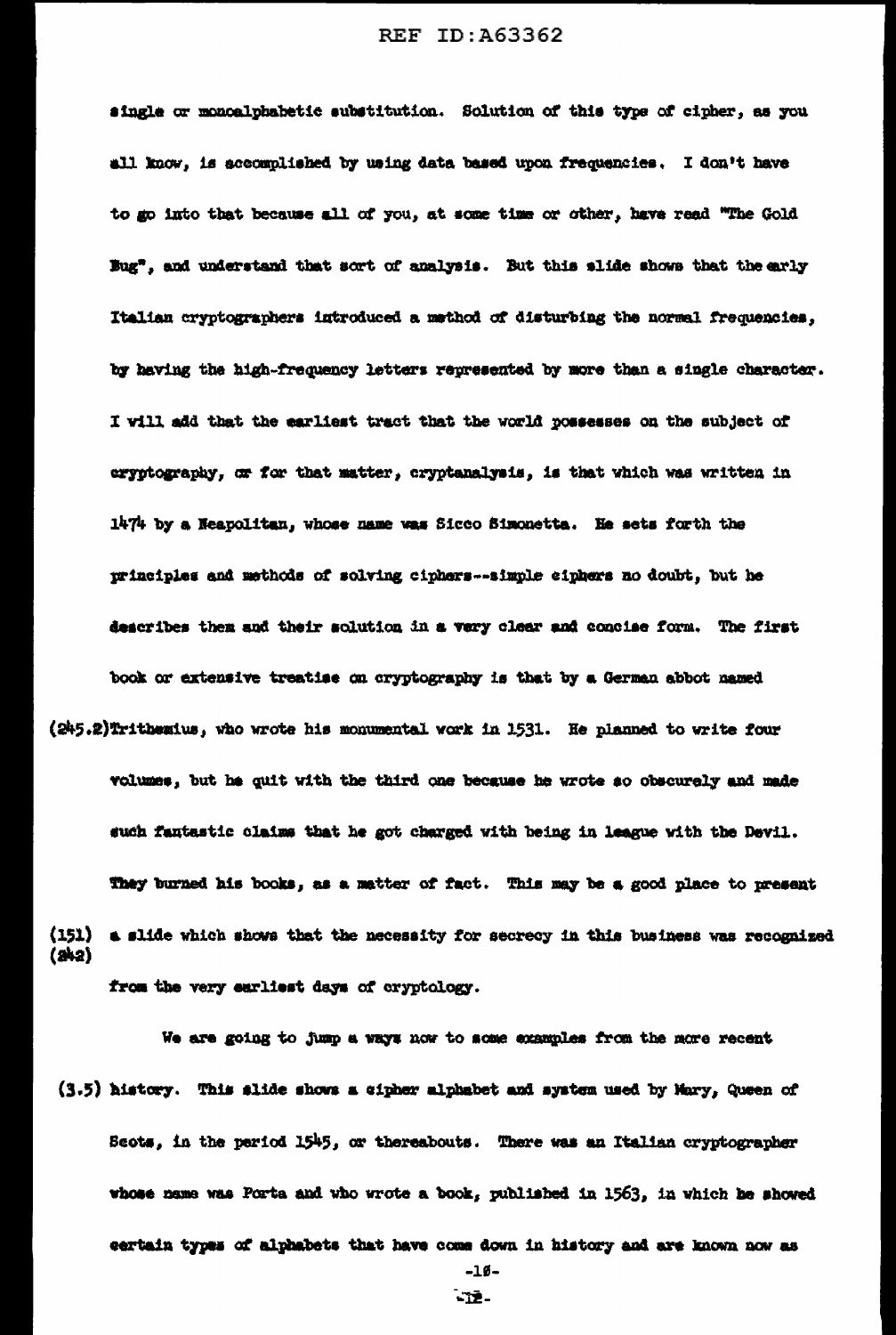- $(6)$ Porta's Alphabets. Here's an example of the Porta Table, showing one alphabet with key letters A or B, another alphabet with key letters C or D, and so on. I don't want to go into exactly how those key letters are used, but it is sufficient to say that even to this day cryptograms using the Porta alphabets are cocasionally encountered. Incidentally, Porta was quite a fellow. There are lots of people who refer to his book but have never read it. I took the trouble to have it translated to see just what he did say, and he was, in my opinion, the greatest of the old cryptographers. Incidentally, also he was the inventor of what we know as the camera obscure, the progenitor of our modern cameras. I think also he was one of the earliest of cryptanalysts able to solve a system of keyed substitution, that is, where the key is changing consistently as the message undergoes encipherment. Porta's table was actually used in (6.1) official correspondence. Here is a picture of a table that was found among the state papers of Queen Elizabeth's time, used for communicating with the English Ambassador to Spain. It used Porta's alphabets.
	- $(5)$ The next slide I show is a picture of what cryptographers usually call the Vigenere Square or Vigenere Table; a set of twenty-six alphabets successively displaced one letter par row, with the plain-text letters at the top of the square and the key-letters at the side. The method of using the table is to agree upon a key word, which causes the equivalents of the plain-text letters to change according to the manner in which the key changes. Now, Vigenere also has an interest to me because although he is commonly credited with having invented

-11-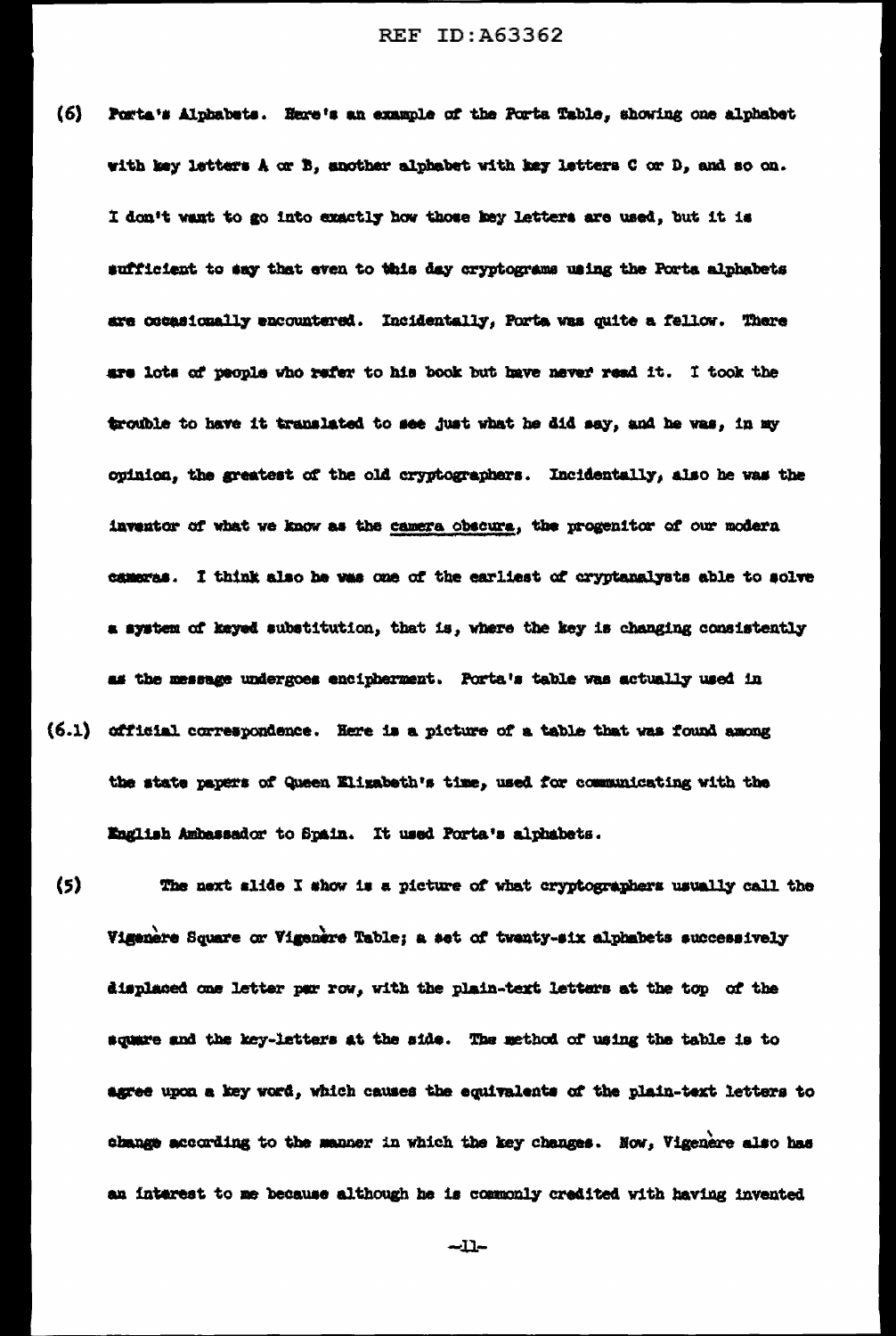that square, he really didn't and, what's more, never said he did. Here's a (5.1) picture of it as it appears in his own book. It goes considerably beyond what the ordinary references say about his table, but I won't go into those differences because they're technical and perhaps of no great interest to you toiay.

The next cryptographer I wish to mention is a Frenchman, Francois Vieta, an emminent mathematician, founder of modern algebra. In 1589 he became Councellor of Parliament at Tours and then Privy Counselor. While in that job he solved a Spanish cipher system using more than 599 characters, so that all the Spanish dispatches falling into French hands were easily read. Phillip II of Spain was so convinced of the safety of his cipher that when he found the French were aware of the contents of his letters to the Netherlands, he complained to (5.2) the Pope that the French were using sorcery against him. Here's a slide that shows one of the hundreds of ciphers the Court of Spain was then using Vieta was salled on the carpet and made to explain how he'd solved the ciphers. Here is another example of another old official cipher. Here are the alphabets; and (3.7) a sliding card, which could be shifted up and down, was used for changing the (3.8) hey, or as a means of changing the key. Here is another, called the "two-square eipher", or "two-alphabet cipher"; it involves coordinates: here is one complete alphabet and here is another one, the coordinates are used to represent the letters. That was actually used in Charles I's time, 1627, in communicating with France and Flanders.

> $\sim$   $\pm$  $-12-$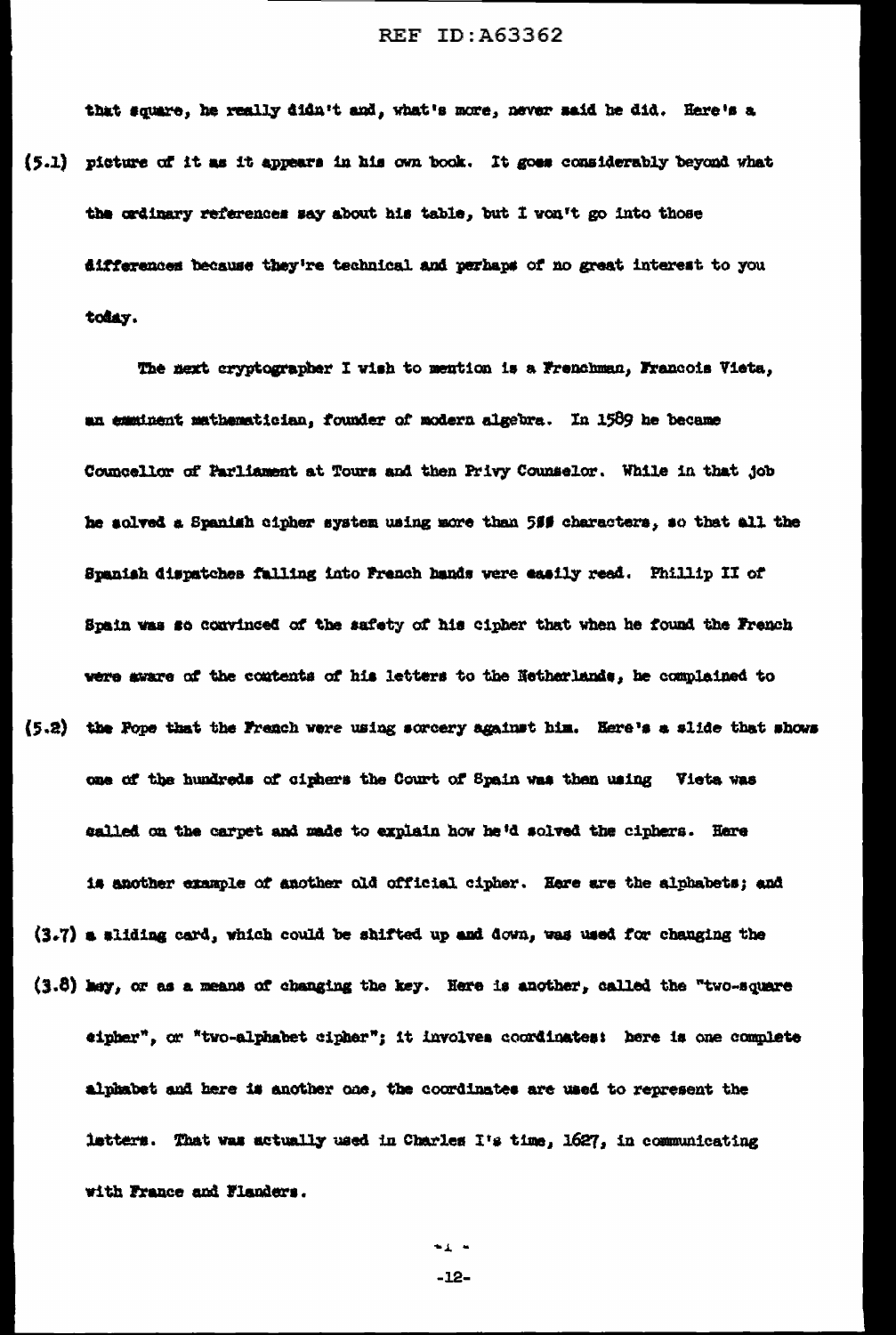I want to humn now to the period of the American Revolution, in U.S.

history. The systems used by the Americans and by the British vere almost

identical! In one case, in fact, they used the same code book' Here's a list;

#### Ciphers

#### Americant

- a. Simple monoalphabetic substitution.
- b. Monoalphabetic with variants by use
- of long key sentence ala Franklin.
- c. Vigenere with repeating key.
- 
- a. Dictionaries.<br>b. Keybook using words.<br>c. Syllabaries.
- 

a. Dictionaries. 1. Entick's 2. Bailey's b. Small alphabetic 1-part codes of 665-769 items and code names. c. Ordinary book such as Blackstone page, line, no. of words in line.

## Miscellaneous

- a. Secret inks.<br>b. Grilles
- 
- c. Various concealment methods.

J.

In addition, code or conventional words were used to represent the names

of persons and places. The British used code names:

| American Generals - |                | Names of the Apostles:<br>Washington = James<br>Sullivan = Matthew |  |
|---------------------|----------------|--------------------------------------------------------------------|--|
| Philadelphia        |                | Jerusalem                                                          |  |
| Detroit             | $\blacksquare$ | Alexandria                                                         |  |
| Delaware            |                | Red Sea                                                            |  |
| <b>Susquebanna</b>  |                | Jordan                                                             |  |
| Indians             |                | Pharasces                                                          |  |
| Congress            | $\blacksquare$ | Synagogue                                                          |  |

I know that there was an American who seems to have been the Revolution's one-man HSA, for he was the cipher expert to Congress, and, it is claimed, he managed to decipher nearly all, if not all, of the British code messages intercepted by the Americans. Of course, the only way in which enemy massages were obtained

- British: a. Monoalphabetic substitution. b. Vigenere with repeating key.
- $c.$   $0r$  illes.
- Codes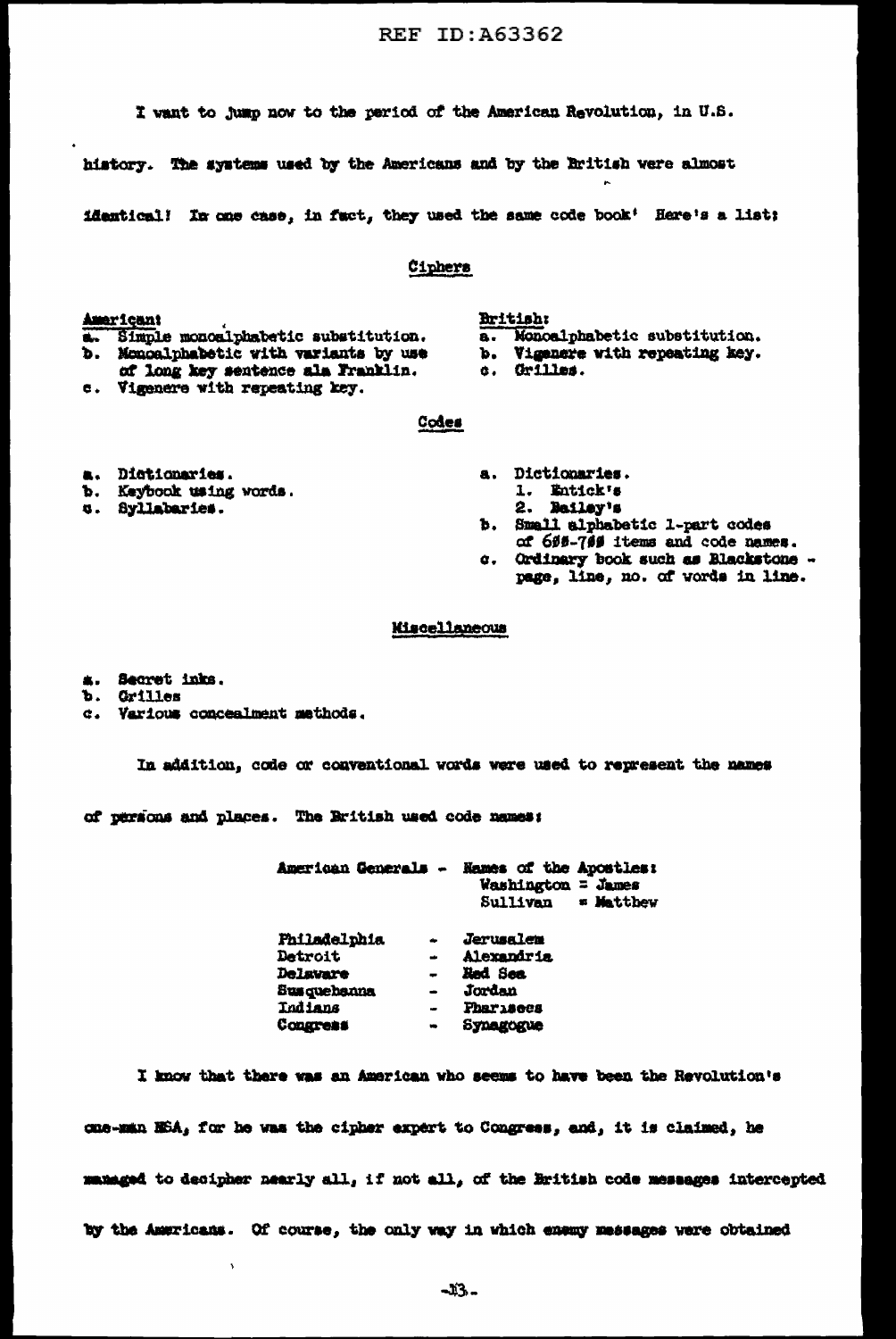in those days was to seize couriers, knock them out or off, and take the messages from them. Rough stuff compared to getting the material by radio (6.31) intercept The next chart shows a picture of a code or "syllabary", as we call it, used by Thomas Jefferson. This syllabary is constructed on the so-called two-part principle. This is a portion of the decoding section. You will note that the numerical groups are in consecutive order but their meanings are at random. They have no alphabetical order at all. It simply means that you have to have another section, the encoding section, in which the words are in alphabetical order, and their equivalents are in random order. This sort of system even today is in extensive use. Jefferson was an allaround genius, and I shall have something to say about him and cryptography a little bit later on, I hope.

I'm sure you've learned as school children all about the despicable and. of the American Forces treasonable conduct of Benedict Arnold when he was the Commanding General/at West Point, but you probably don't know that practically all his exchanges of communications with Sir Henry Clinton, Commander of the British Forces in America, were in cipher, or in invisible inks. He even used one trick that was quite similar to one used as recently as in 1957 by the Russian spy Colonel Abel who was arrested in New York in June 1957, tried and convicted, and is still languishing in a Federal prison. The trick was to inclose bits of writing in specially-constructed hollow bullets. Here's an interesting slide showing one of Arnold's cipher messages, in which he offers to give up West

-14 -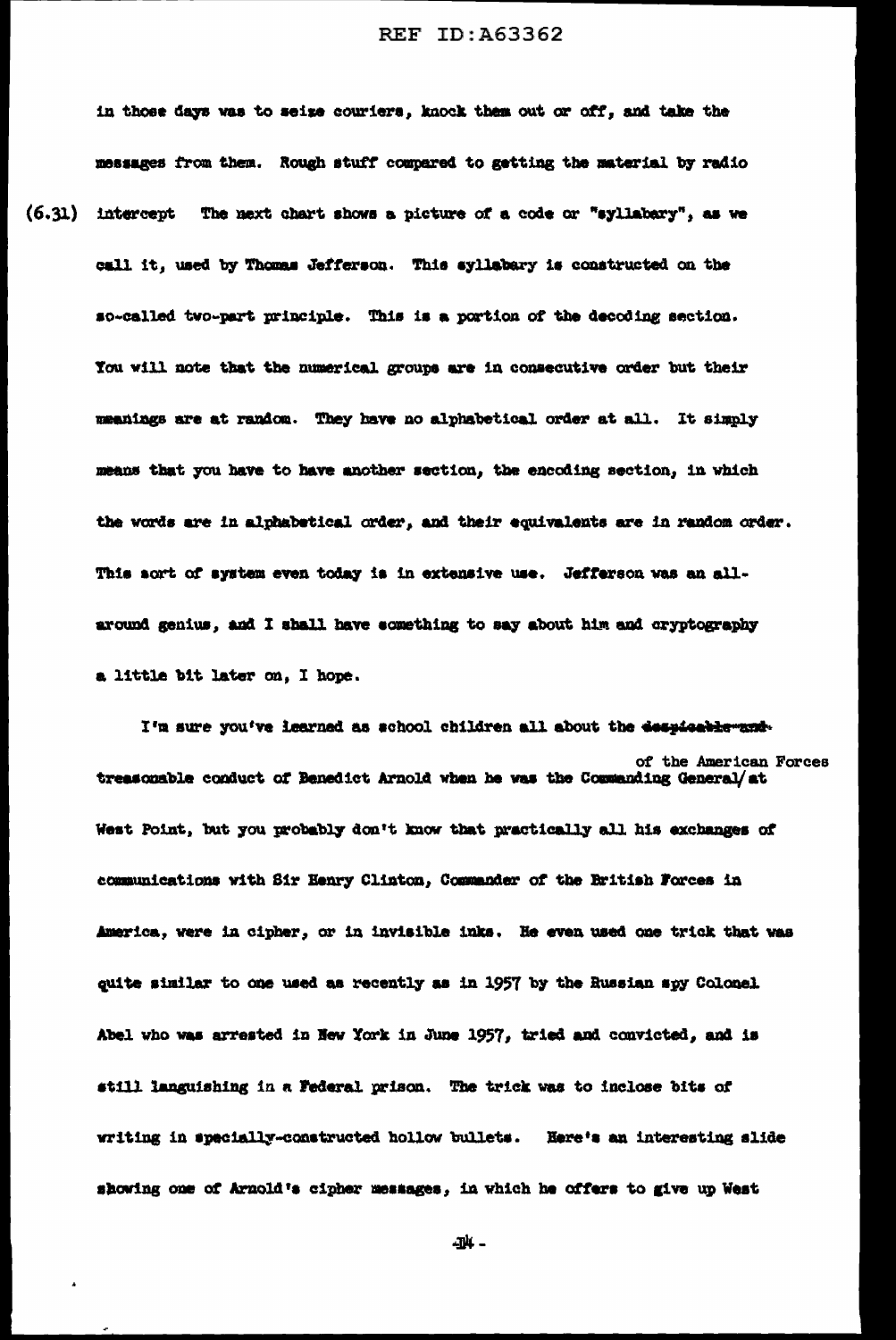it off post haste to London for solution. But, of course, Clinton knew it was going to take a lot of time for the message to get to London, be solved and returned to America--and he couldn't afford to wait that long. Now it happened that in his command there were one or two officers who fancied themselves to be cryptologists and they undertook to solve the message, a copy of which had been made before sending the original off to London. Well, they gave Sir Henry their solution--which happened to be wrong and Clinton's operation turned out to be rather a dismal failure. The record doesn't say what Clinton did to the two amateur cryptologists when the correct solution arrived from London veeks later. By the way, you way be interested in learning that the British have operated a cryptanalytic bureau ever since the year 1549, save for a few years from about 1859 to 1914.

There's also an episode I learned about only very recently, which is so łt amusing I ought to share thurston with you. It seems that a certain British secret agent was sent a message in plain English giving him instructions from his superior. But the poor fellow was illiterate and had to call upon the good offices of a friend to read it to him. What he didn't know, however, was that his friend was one of Washington's secret agents!

If interest in cryptology in America wasn't very great, if it existed at all after the Revolution, this was not the case in Europe Books on the subject were written, not by professionals perhaps, but by learned amateurs Here's a picture of the frontispiece to a book in French dealing with espionage and counter-espionage, and it has a section dealing with cryptology.

$$
-1. -
$$
  
-16-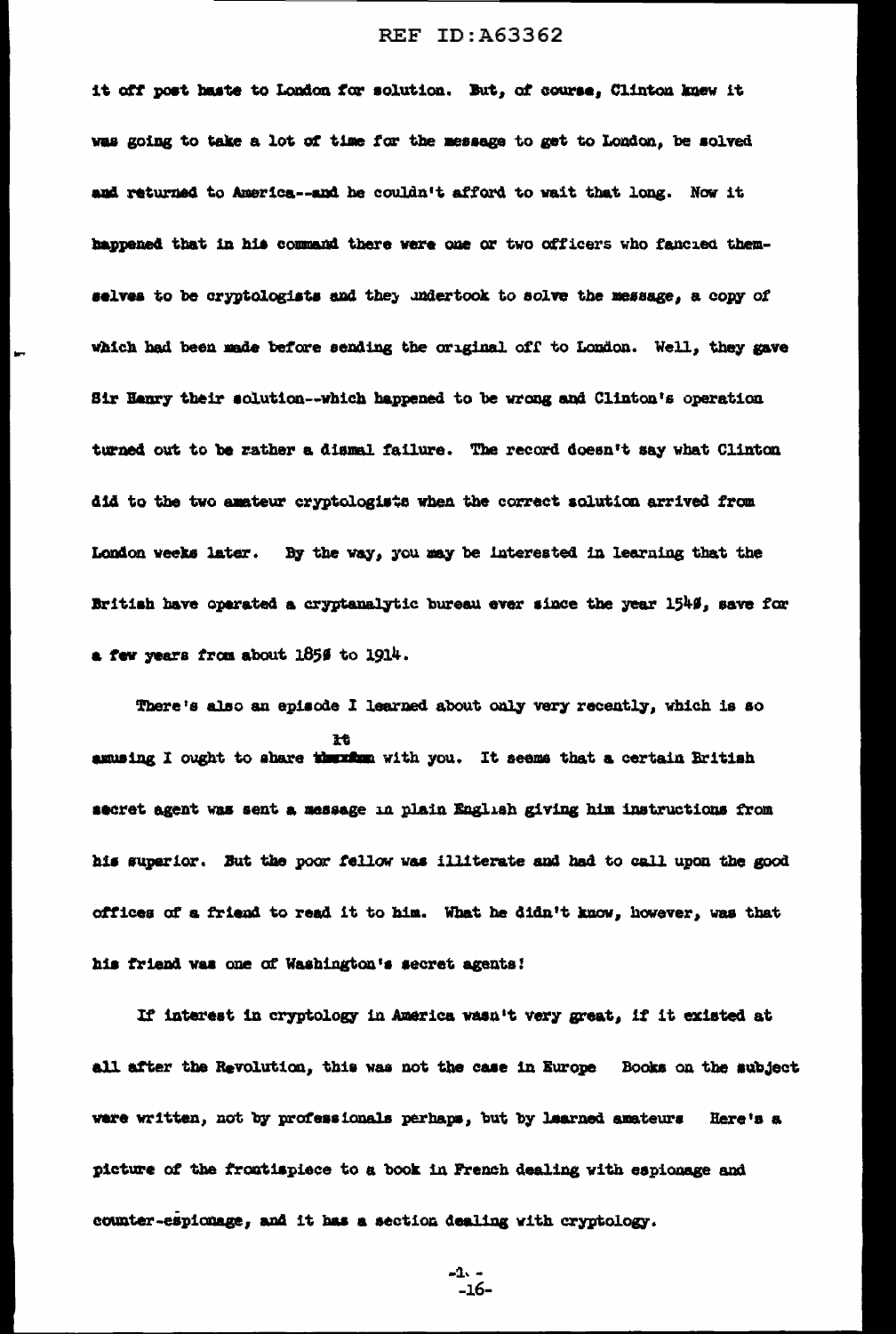way, of course, and makes no sense, but if you read it backwards it makes excellent sense: "If I should be in a boat off Aguia Creek at dark tomorrow. Wednesday evening, could you without inconvenience meet me and pass an hour or two with me? (Signed) A. Lincoln." I think the President was kidding a bit, but he may have lacked confidence in the official cryptosystems in the same way that President Wilson lacked confidence in the codes of the State Departmant, as can be seen in the slides which I now show. (Nos.

Twenty-five years later, in the days just before Pearl Harbor, certain highlevel officers in our Army lacked confidence in the Army's highest level. cryptosystems and preferred those of the Navy--at least, that's what one of them said during the Congressional Hearings on Pearl Harbor. What these officers forgot by the time of the investigation, if they'd ever known it to begin with, was that the Army and the Navy were both using the very same invented machine, one based upon cryptoprinciples magazed by Army cryptographers, but Army and **jointly** Ī built/under direction of Mavy cryptographers.

This is a photograph of a page or two from the code book and cipher system used by the Federal Army. They had what is called "route ciphers", that is, a matrix with indications of route to be followed in inscribing and transcribing the words of the message. Here's how you write the message in: the first word, second, third, fourth, fifth, sixth and so forth; then you take them out according to another route. And here the thing is complicated by the use of arbitrary equivalents for the names of important people.

 $-19-$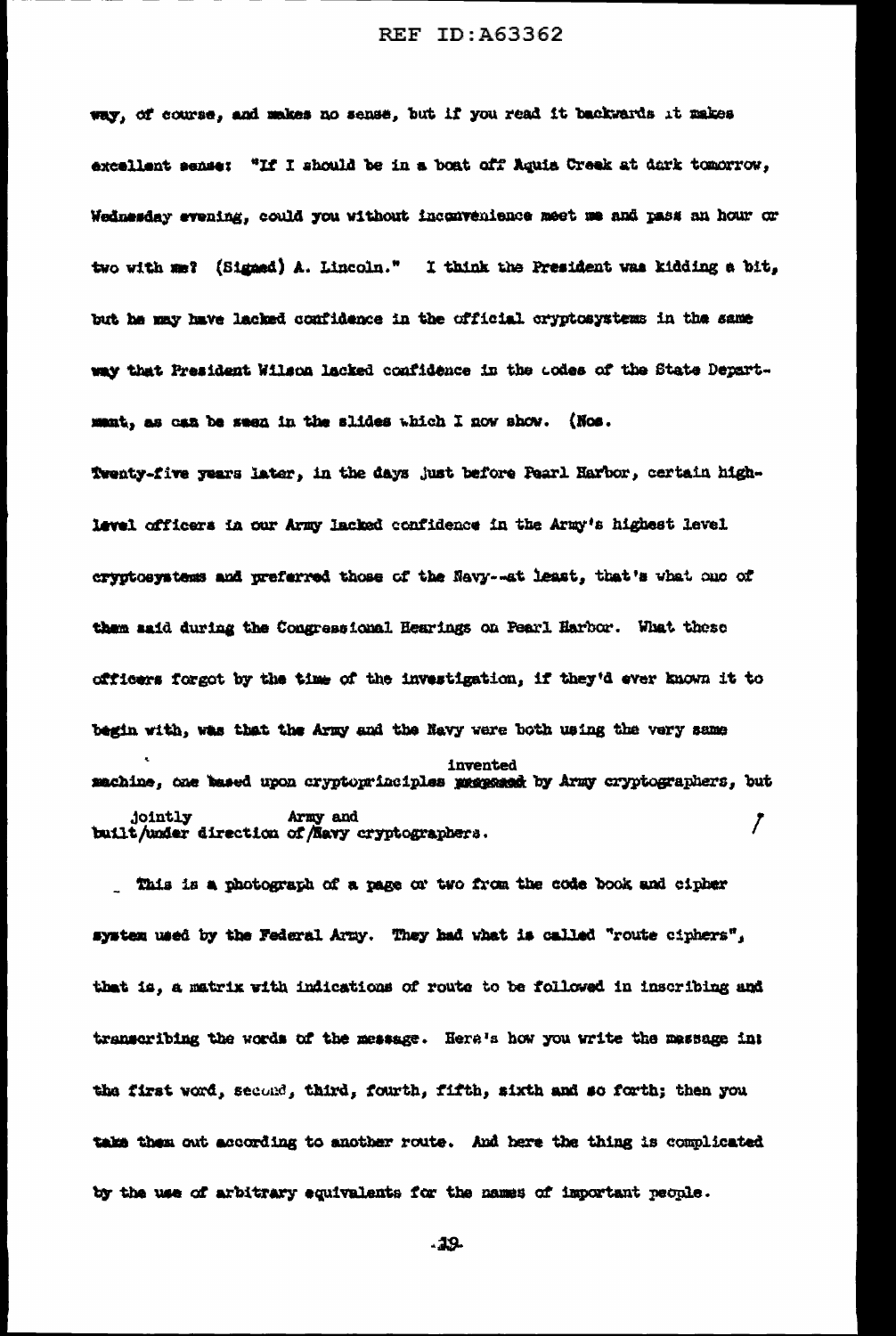"President of the U.S " is represented by "Adam" or "Asia". It had two equivalents, you see. Here are some of the names of famous or well-known officers of that period. I have with me today the complete set of cipher books used by the Federal Army during that period, and after my talk those of you who wish may come up and examine them, together with certain other exhibits. The next slide is a picture of a message sent to General Grant in one of those route ciphers. I shall not take time to read it.

**"මානානාරණයනාගනාගන්නාරණයක් ලෙස සංඛ්යානය සංගමනය සංගමය අතර සංගමය අවස්ථාව සංගමය සිතිය සම්බන්ධ** ්ස්සුවේල්ලගුල්වායම් ප්රතිශ්රාත්මක් ප්රතිශ්රාත්වය ප්රතිශ්රාත්වයක් ප්රතිශ්රාත්වය අතර අතර ප්රතිශ්රාත්වය අතර සම්බන caria railik postavljuka nasestanje s obače okončanje obače obačenje općena v sliječno presto dana. ෦෯෨෦෩෩෦෨෯෦෪෮ඁ෭෯෨෩෬෦෨෯෬෧෯෯෪෩෬෮ඁ෭ඁ෭෯ඁ෧෯෯෨෦෧෬෬෯෩෮෬෯෮෨෧෦෬෬෯෮෬෧෩෯෯෧෧෯෬෧෪෧෯෯෯ඁ෧ ett radsona markinlag mund rönat raddalasog radstandet mið armönnaga meðu rönn rinn han phortongonoglassic ritorax randomaxis randorigs randatos railroadusidats railants como in temportosium antiqu **COME XOLE X STANE MECHANICAL BOOK X** 

After the Civil War, or War Between the States, the use of cryptography in United States military affairs went into a decline for a long period of peace WHIXWAW broken only briefly by the Spanish-American War. In 1885 the War Department published a code called "Code to Insure Secrecy of Telegrams". It is a eryptographic curiosity and no tribute to the imagination of the officer who was responsible for its production because he copied almost word for word the title page, the instructions for use, and the arrangingent of contents from

-28-

 $-20-$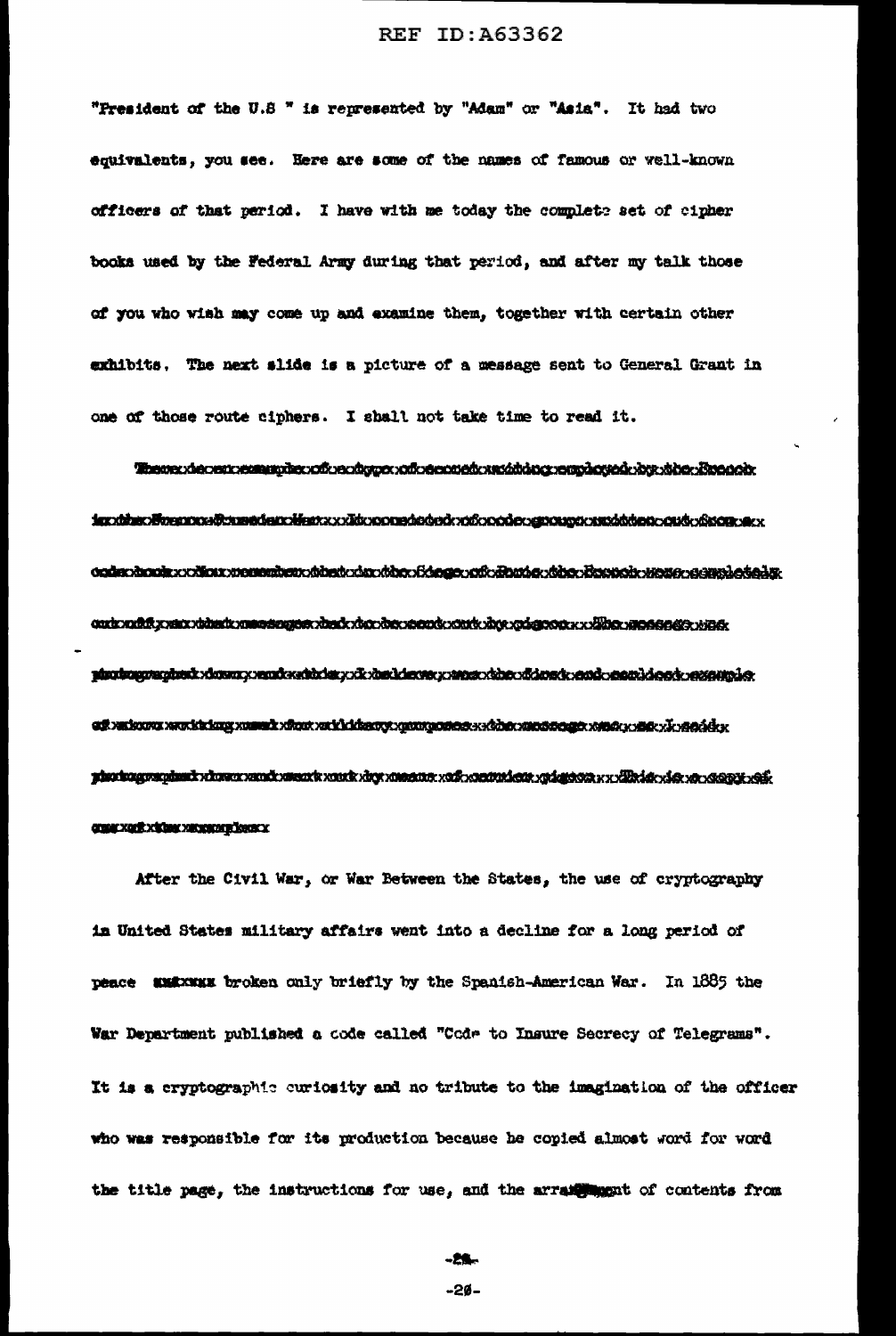REF ID: A63362 '

then Captain Farker Hitt; and the title page of a small brochure by the then Lieut. J. O. Mauborgne. But these were almost private ventures; officially, as regards cryptographic preparations, no new codes were in preparation in either Service; no mew ciphers were being dreamed up; no cipher devices or in either Service. cipher machines were being investigated or invented, As for cryptenalytic either Sertice, and, for that matter, in operations--well, there just were none whatever in/the whole government. A institution near Chicago, the Riverbank Laboratories, private research/katumatumy of which I happened to be a member, working in a totally different field of science, began studying cryptology and soon certain members of the staff were working on messages sent to the laboratoriesfor study, messages which were furnished us assi by various government departments and agencies in Washington. Most of these massages were solved and returned to Washington, and the staff became more and more adept. But mind you this was not even a quasi-governmental agency, it was operated as a patriotic gesture and at his own expense by the man who, in 1915-1916, as an astute and wealthy business-man, Colonel George Fabyan, foresaw the inevitable entry of the U.S. into the war, wholly unprepared for any cryptologic work. The Colonel was right, for on 6 April 1917 the U.S., almost suddenly it seemed, declared war on Germany. How did this come about? It came about when it did as the result of a nicepiece of cryptanalytic work cryptanalytic by the British/experts in London. The message first came from the German Foreign Minister in Berlin to the German Ambassador in Washington; it was then sent on to the German Minister in Mexico City. Here's the message in the form in which it was transmitted to Mexico. I won't go into the story about how the British solved it, for this involved the reconstruction of two rather large codes

> $-23 \mathbf{r}_k$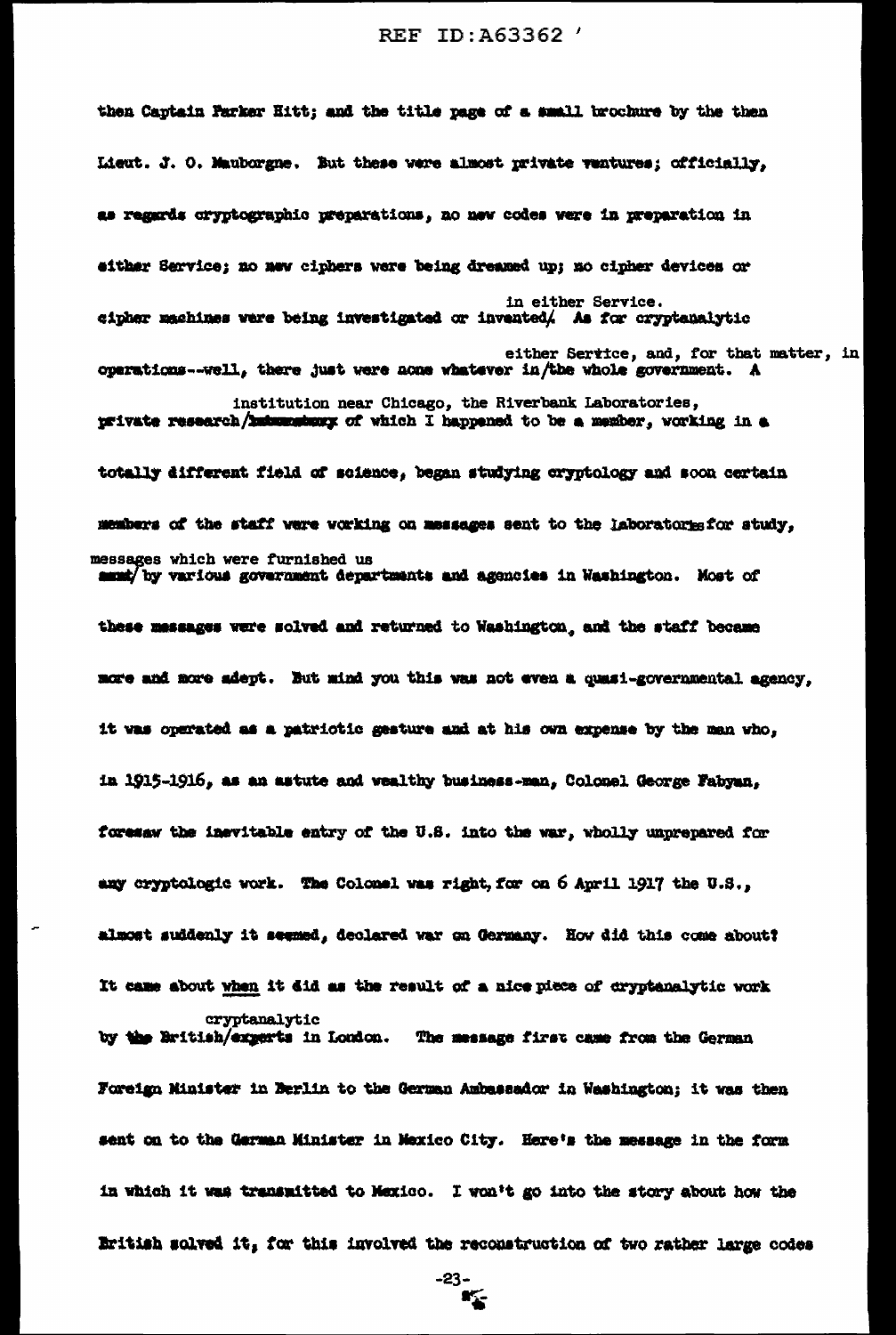and represented a first-class piece of work. But I do want to say a few words and about about the political effects of the solution, fee British cleverness in the because it handling of the case, is a good illustration of how astute, diplomatically, they are, imm As I have already said, it resulted in bring us into the war on their side. Here is the translation of the thing. It was important because the message said the Germans were going to reaume unrestricted submarine warfare and this part, here, dealing with a proposal to be made to Mexico, was the straw that broke the camel's back. People in the Middle West had been very lukewarm toward the idea of our getting into the War--on either side-but when the Germans began talking about returning Texas, New Mexico and Arizona to Mexico, that was something else again. So, we got into the war within a couple of weeks after the British gave us and we had established the authenticity of the translation of "the Zimmermann Telegram". A year or so ago the telegram and episode was the subject of one of the series of Walter Cronkhite's "You Are There" television programs. And a book of almost 259 pages, dealing only with that telegram and episode, was published just about six weeks ago. I brought a copy with me for you to look at later.

as a belligerent Well, as I said a few minutes ago, on 6 April 1917 we were in the war/and things began popping, especially in my own little world at the Riverbank Laboratories, juskomofusomálesonomikandoumstonikolkionga. Ve began training more people and doing more solution work--all paid for by Colonel Fabyan. We that dealt with our neighbor on our southern border as well as messages had messages to solve/that dealt with the activities of enemy agents makes hereinded

#### v flemmann canit riidnimaan hocwerte vahbemohtnischocmatorum asonemohuhdon okuciindimootaler.

- 站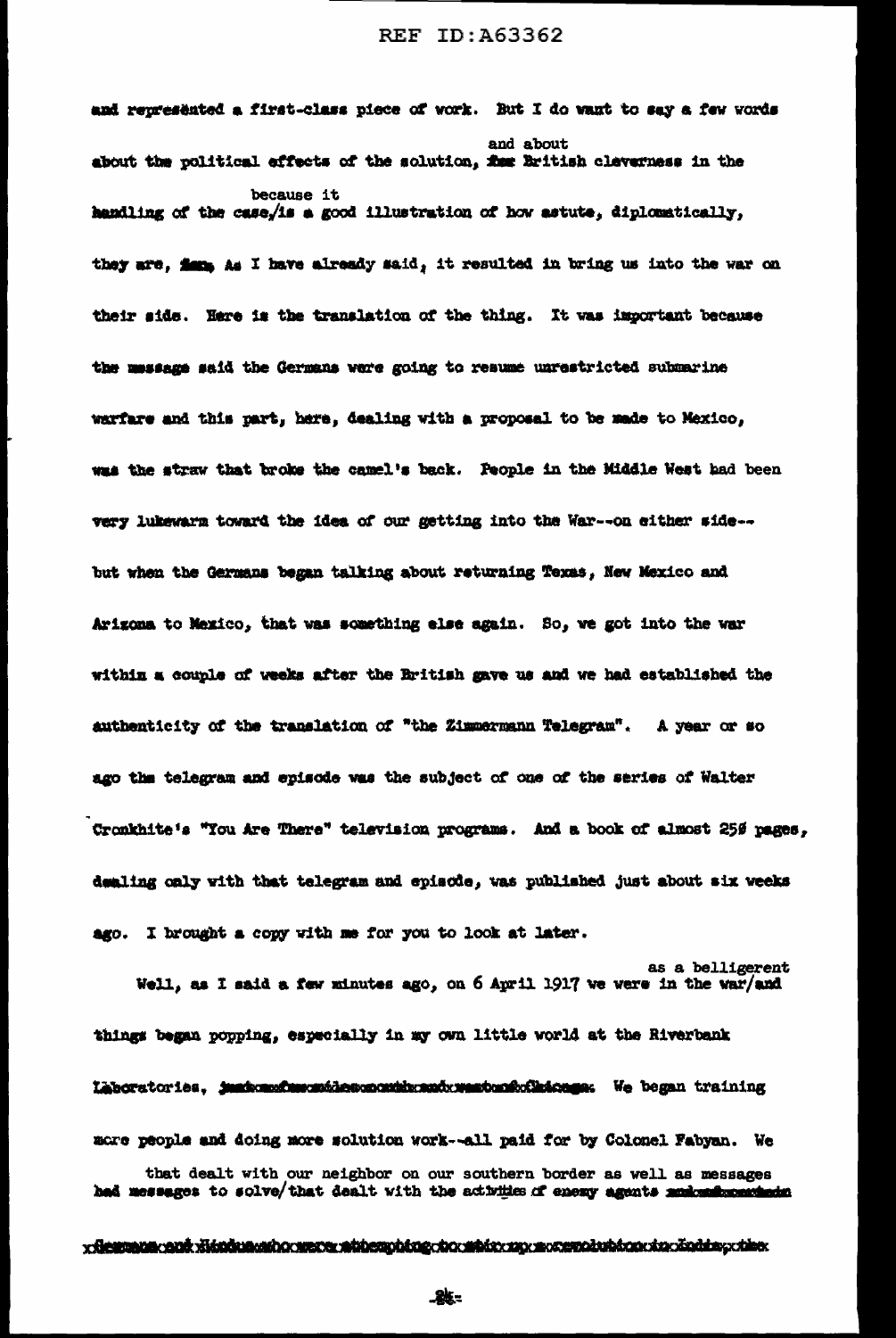There was one rather interesting case, in which I happened to play a minor role. In 1916-17 the Germans financed a large number of Hinduk in their attempts to stir up a rebellion in India, the idea being to cause so much trouble in India that the British would be forced to withdraw troops from the Western Front to quell disturbances in India. These Hindus were negotiating for the purchase of arms and ammunition in the United States and sending them over to India. Since the U.S. was neutral, it was against our own laws to permit such undertakings against a friendly nation. So the business had to be conducted secretly and that is how cryptograms entered into the picture. Here

 $\bullet$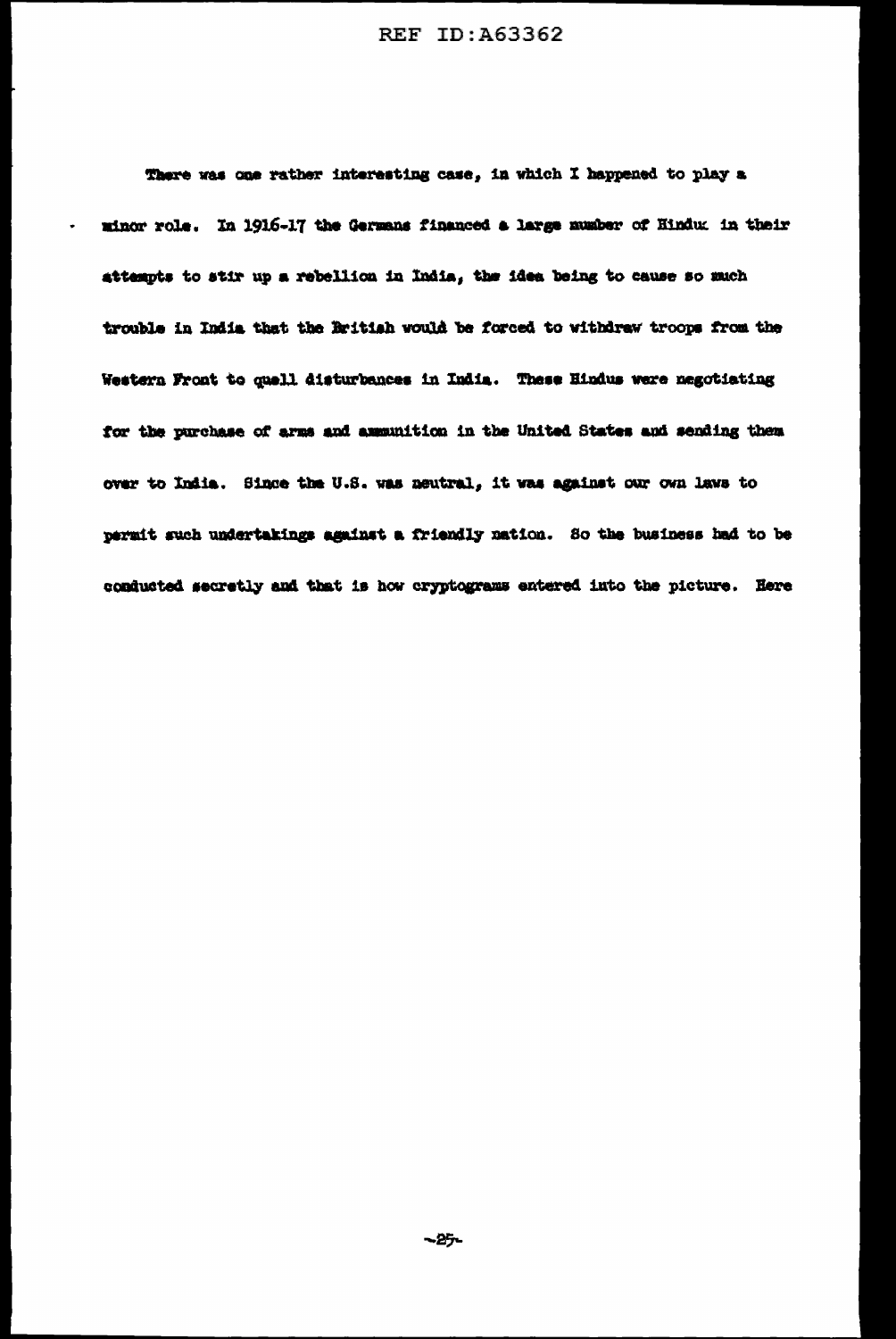# 丙 ID: A63362

had been replaced by musicare which indicated specific letters in a book. would be the word "committer", and that meant that on page 65, the fourth line, throughout the cipher text, and I would make a guess at what the numerical. the Hindu failed to tell me what the book was, so I had to go ahead and try number in the line of the letter. All I needed was the book, but unfortunately text words. I recognized pretty quickly that the letters of the secret text but the last letter, E, came from another page altogether and I could only add 65, 111m 4; the next three, from a word having "TIE" in it, such as "attention"; positions and making tabulations of this sort, I assumed that the fire the next group jumped to enother page, from which the latter I, T, T, and so fifth another N, but the sixth letter in that line was not initoated. Instead, great before or after a non-sideases rend road reacher in the annual core or example: the method. to solve the meage without it. It was solved, and I'll show you very briefly group of numbers regressered the page number, the 11ne author, and the position later constants of all and a constant and in the stream of fitch witch witch of fitch of the constants of the the top Himin agent in the United States and his chief in Suitsenians. is one page of a long, seven or that-page letter that was intercepted between latters of this word "committee" came from the word "communication" on page con where taking. the second letter in the line was a C; the third to be O; the fourth M; the "Formed something, with something". I assumed that finis first "something" As I said, there were proba, plain-text vorts, interepersed Vell, by substituting some of these swasses in their proper r<br>S **Bach** 

 $-98-$ 

mire date before making any guess as to what the word on page 72, line 2,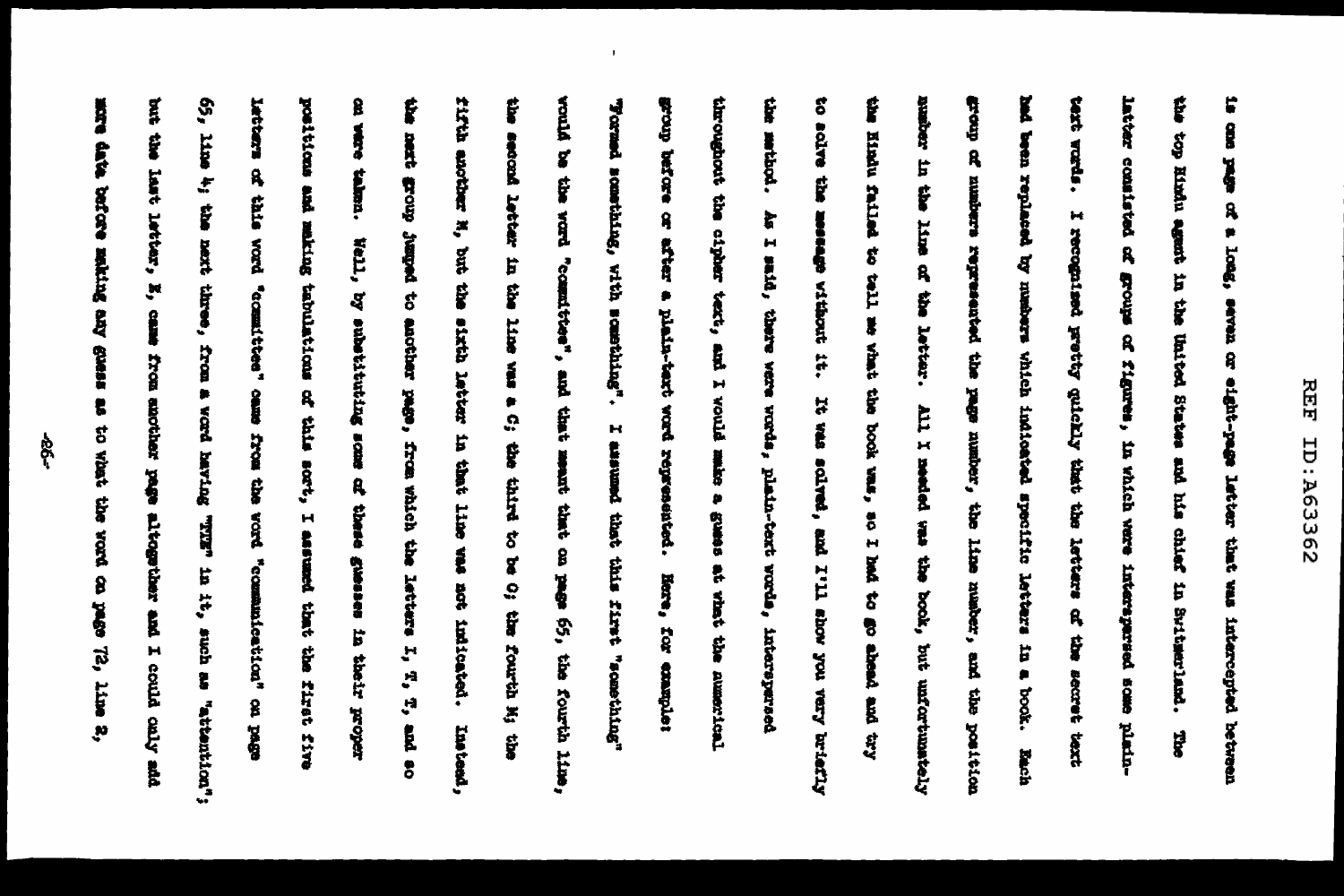various belligerents because, these were used, especially for tactical purposes, in preference to codes and code systems, which came as a later development. Here's a picture of the cipher system used and misused by the Russians. You will note that it is nothing but the old Vigenere principle all over again, using numbers instead of letters. It represents a case involving only a set of 7 or 8 alphabets used repetitively, by a key number, for substitution. This was the deciphering table. Russian ineptitude in communications and eapecially in cryptography cost them the Battle of Tannenberg and contributed to their being knocked out of the war. The next slide is a picture of a front-line cipher system used by the French. It was a transposition system, the columns being here transcribed according to the columnar key; in addition, certain disturbing elements came into the method by taking off the letters in diagonals. And here is a picture of the system used by the Italian Army in World War I. Again, it is only a variation of the old Vigenere system. Here is a system used by the Germans; it was invented by them, or, I should say, it was a clever combination of two methods. We called it the ADFGVX cipher because the cipher text consisted exclusively of those letters. An alphabet in here, arranged according to some pre-arranged plan, with the coordinates ADFOVX; the letters of the message were then replaced by pairs of coordinates; for example, the latter R is represented by AG, and so forth. Then a numerical key, developed from a key word, is written over the X's, A's and so forth, and the letters are then taken out in columns according to the key order. That system was a brand new thing in military cryptography and caused no end of

-26-